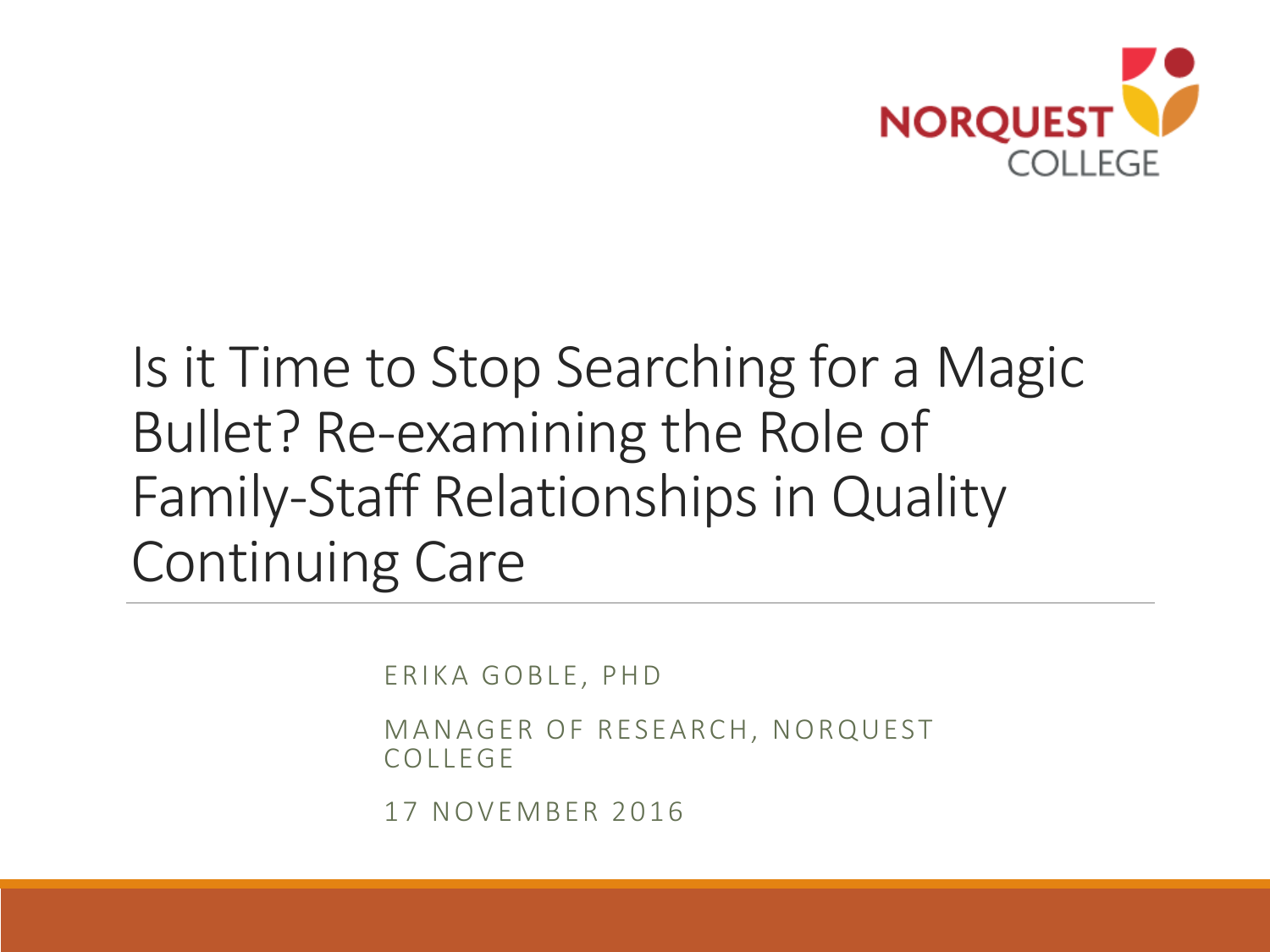# About me…

- Researcher in the area of interdisciplinary health ethics (since 2004)
	- Relational Ethics perspective
		- Relationships are at the core of ethics
		- We live in an interdependent world
		- Often looking for the "fitting" response
		- But, ultimately, we are always uncertain and vulnerable.
- Limited experience working in continuing care
	- 5 years working with not-for-profit organization
	- Quit due to moral distress
- 7 family members have been in continuing care
	- 1 currently facing the prospect
- I believe it is important to consider both family and staff perspectives when looking at issues in continuing care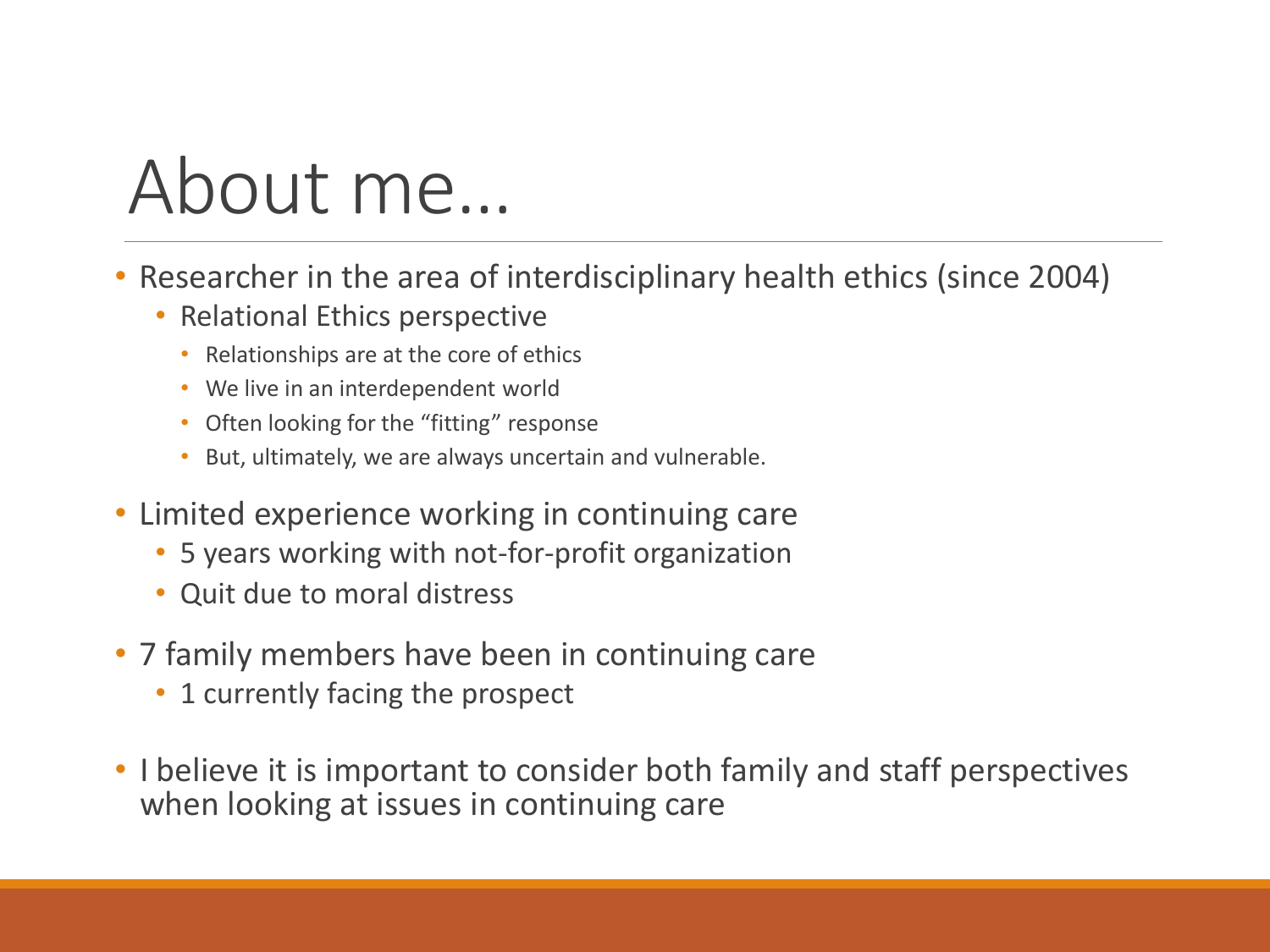## The Changing Continuing Care Landscape of Canada

- Aging population, increasing demand for continuing care services
- Increased level of client acuity
- Increasing treatability of certain conditions, but also increases in dementia and mental health issues
- Extending life for both the aged and the young
- The continuing care sectors is more complex than ever before
- As a system, we respond with:
	- Strategies and recommendations
	- Standards of Care, which are regularly measured

• Ongoing collection of demographic, satisfaction, and quality indicator data • Investment in innovative programs, practices, and models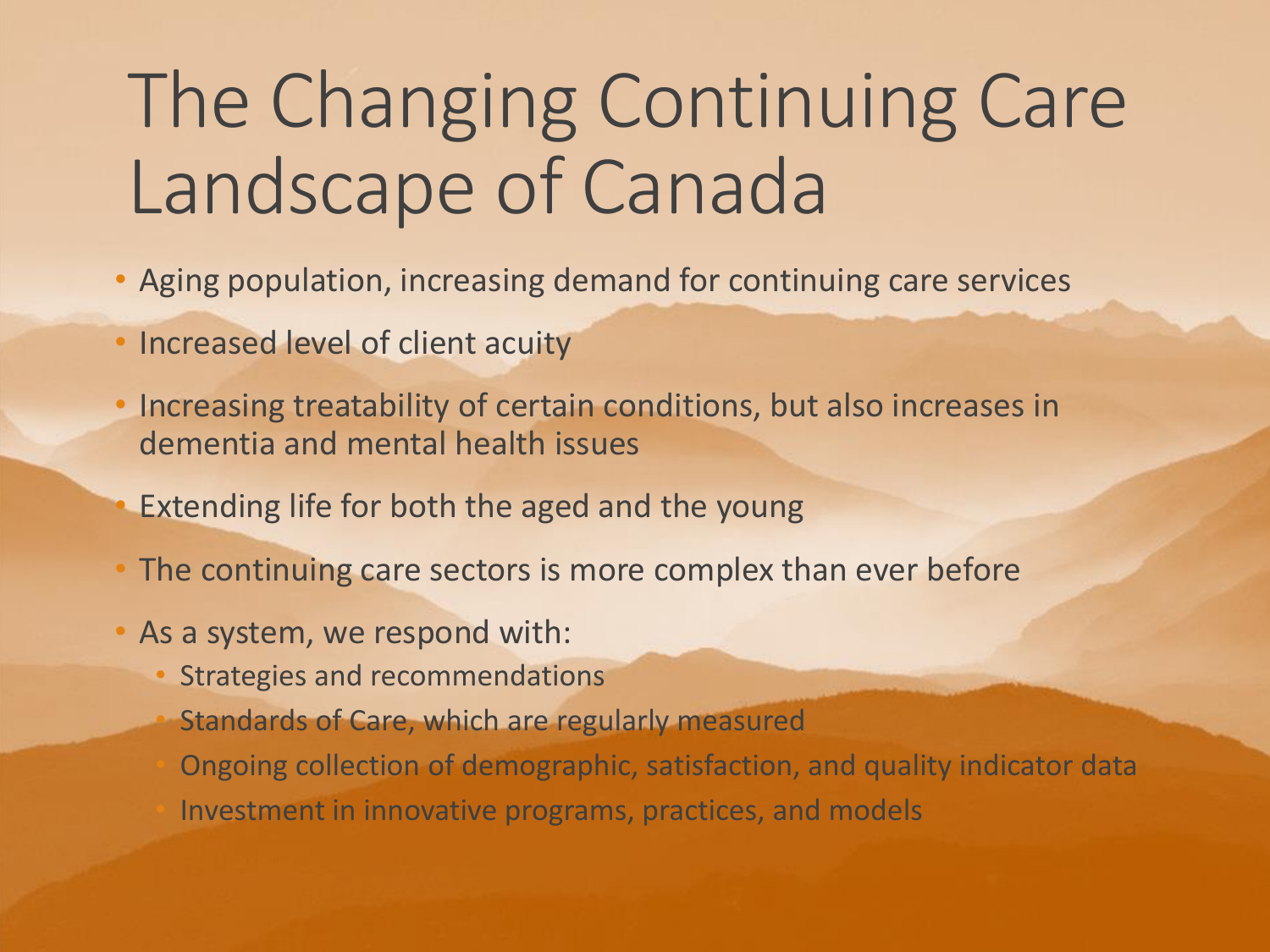In short, we are controlling, tracking, assessing, and trying to improve all aspects of the system constantly.

But are we missing the forest for the trees?

Some healthcare workers have seen so much change in our system that, rather than embrace new ideas, they view them as momentary trends in a system that overall unwilling and unable to change.

For others, there is a desire  $-$  and at times a desperation  $-$  to find something, anything, that works.

Because what we have often sees like it isn't working.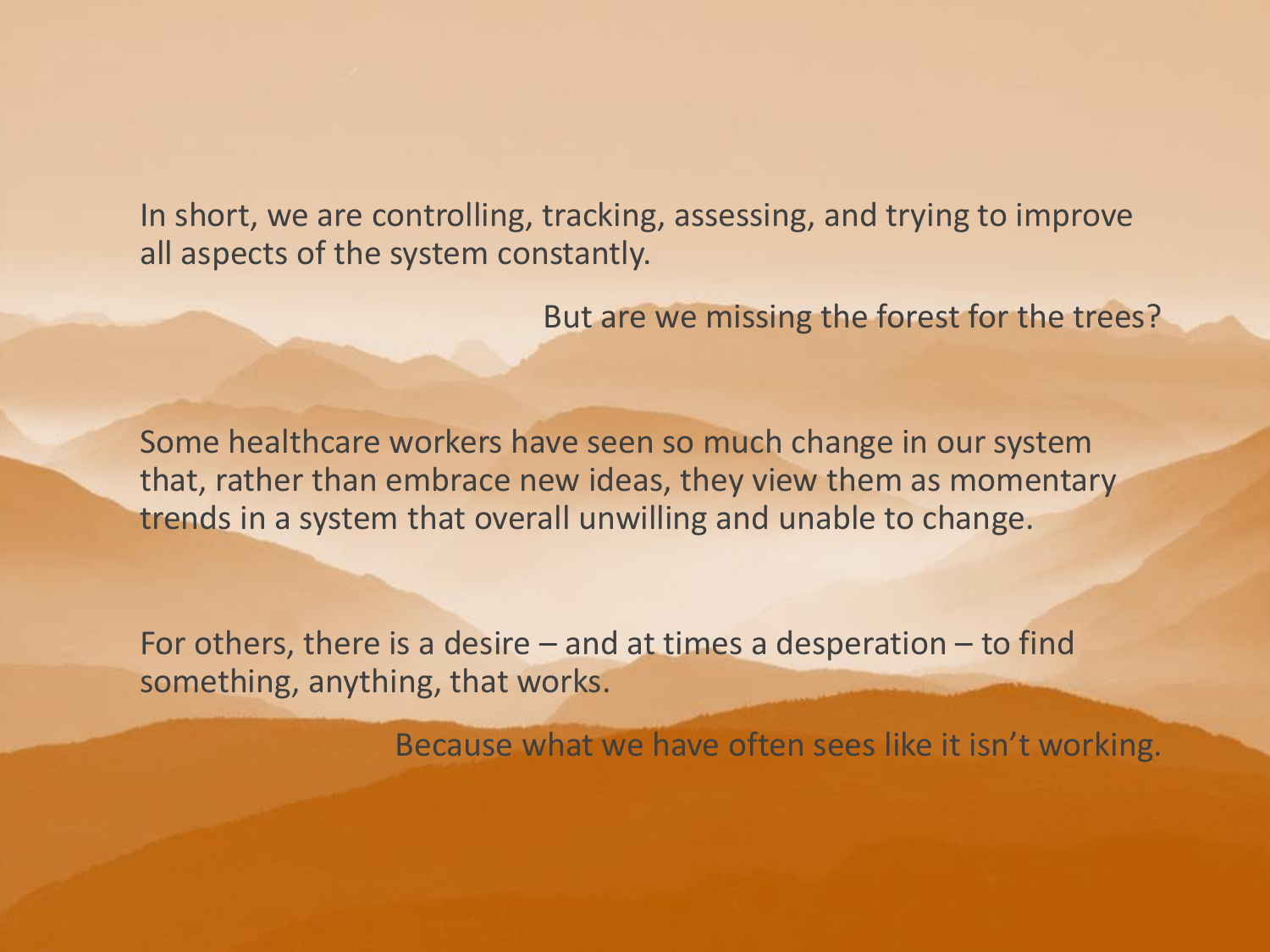# Survey of Alberta HCA working in Continuing Care (2016)

• "Thinking about the different continuing care facilities and service providers you have worked with, would you want to be a client? Why/Why not?"

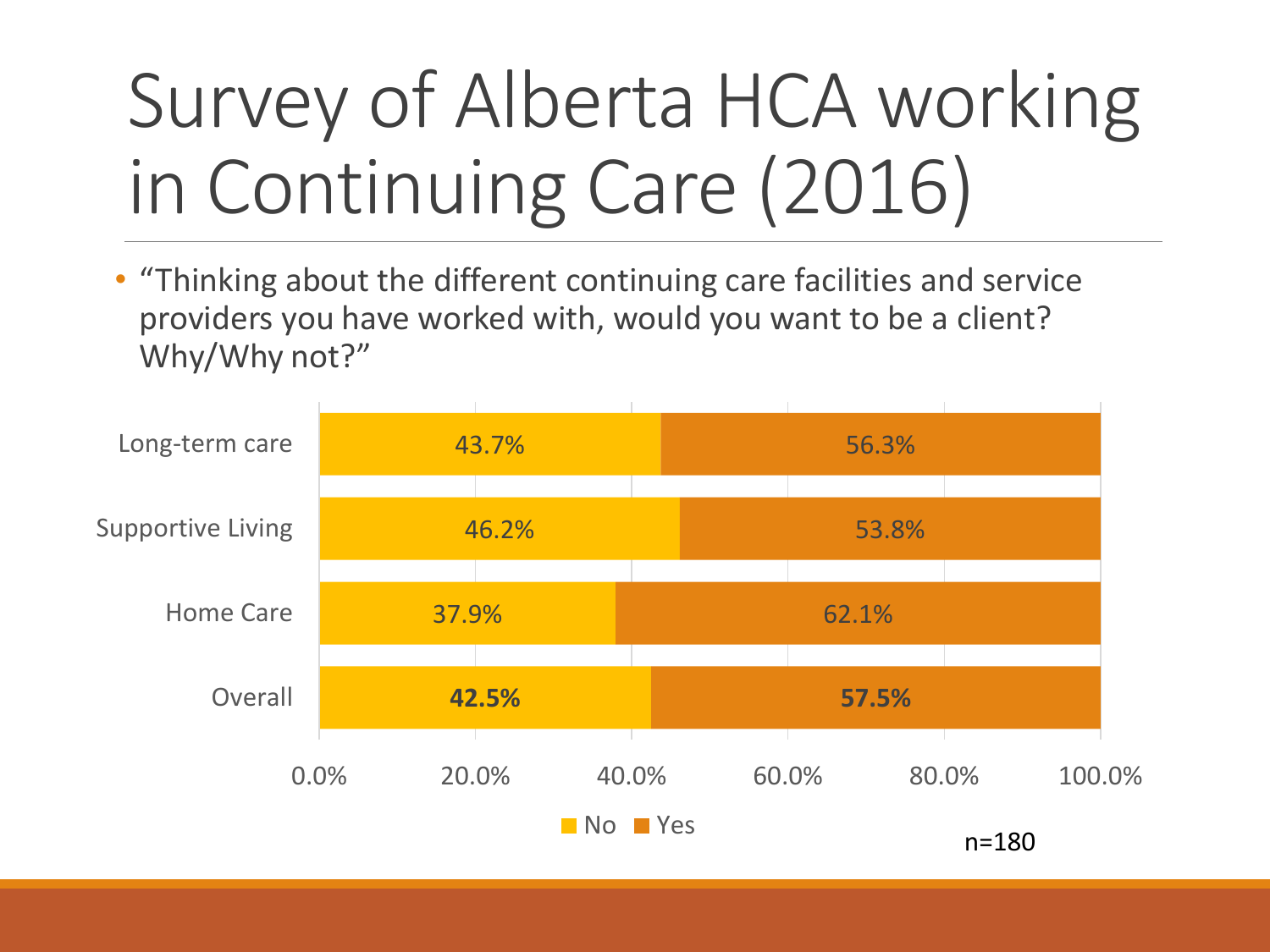### Preference by Years of Service

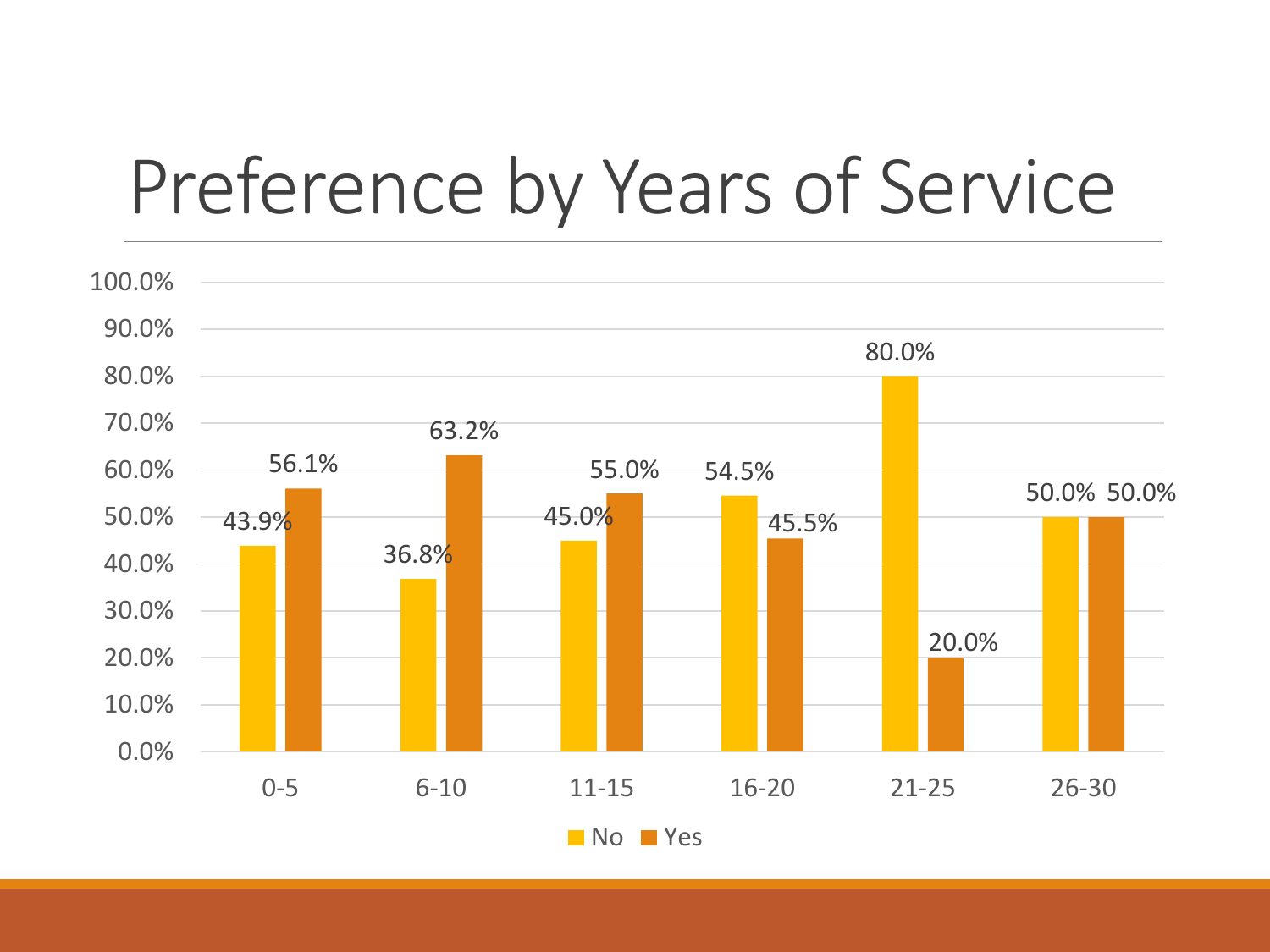## Reasons Why & Why Not

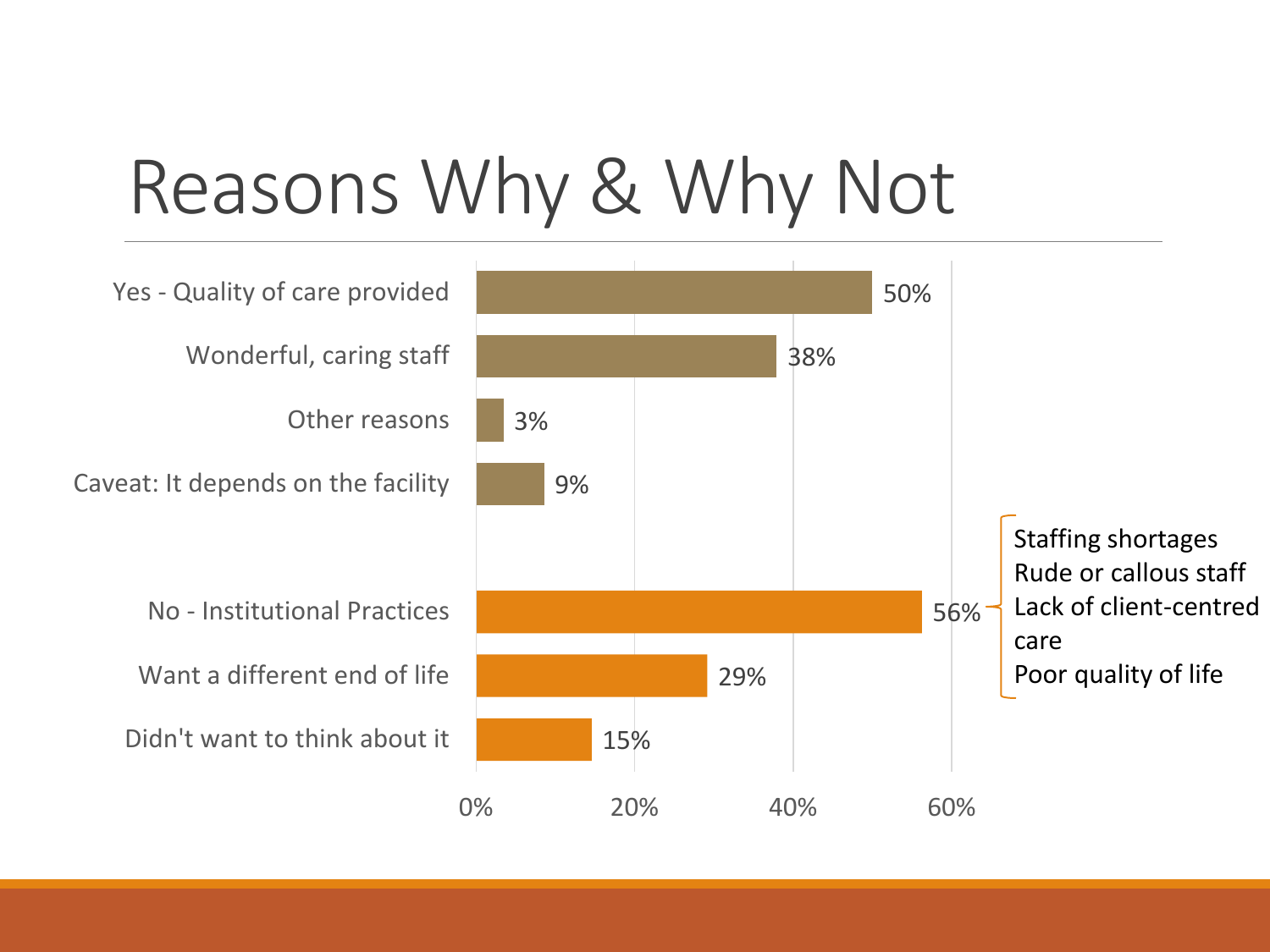### Moral Distress Among PICU Teams (2007-2016)

- The question of patients' quality of life post-complex life sustaining treatment is a major source of moral distress.
- Ruth's Story (Registered nurse):

*"We had a patient who attempted suicide… it was touch and go…*

*It's years later now, and we nurses still talk about this boy, that case. 'I wonder how he's doing?' I'll ask.*

> *Somebody will say, 'I have friend who works over there and he doesn't get any visitors…'*

> > *'We did this to them.' That feeling is awful."*



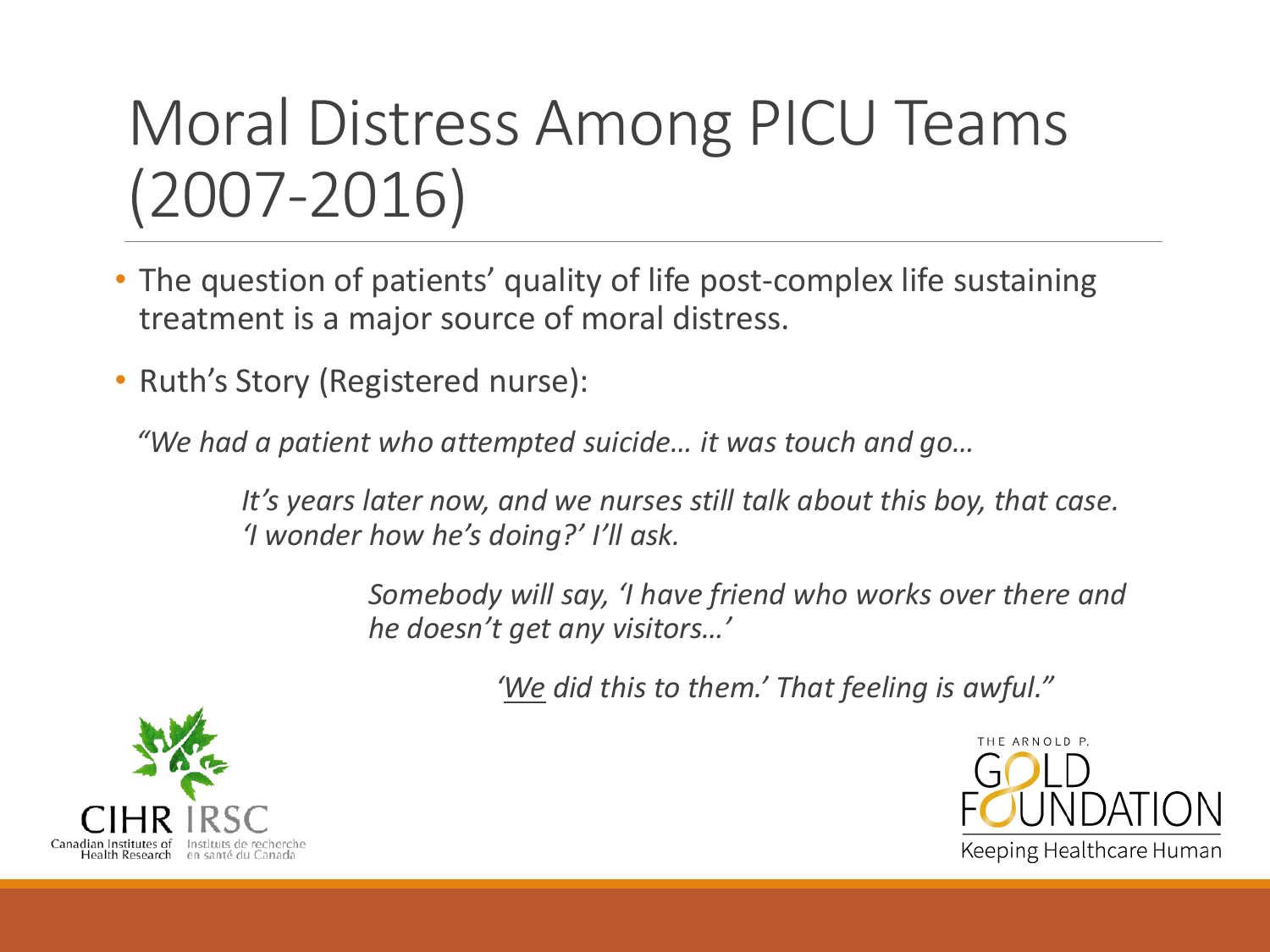Canadian Health Professionals' Experience of Compassion Fatigue (2007-2011)

• Bente (Social Worker)

"*It used to be that homecare was all in one place. So if you came in at the end of the day, you would see the case manager... Now, we are very isolated. We don't have contact with each other very often. We work on our own which is really difficult."* 

• Dahlia (Occupational Therapist)

*"I had loaned a gentleman a wheelchair until we could get him his own. Because it was more of a transport chair, he couldn't push himself but had to have his wife push him. I saw them at the grocery store, and I felt crappy because it had been at least six months since I promised him I would get him his own wheelchair, one that was fitted to his needs. This made me feel really horrible. I wanted to duck around an aisle… I felt bad. I felt guilty because they are struggling and couldn't get what they needed."* 



Social Sciences and Humanities Research Council of Canada

Conseil de recherches en sciences humaines du Canada

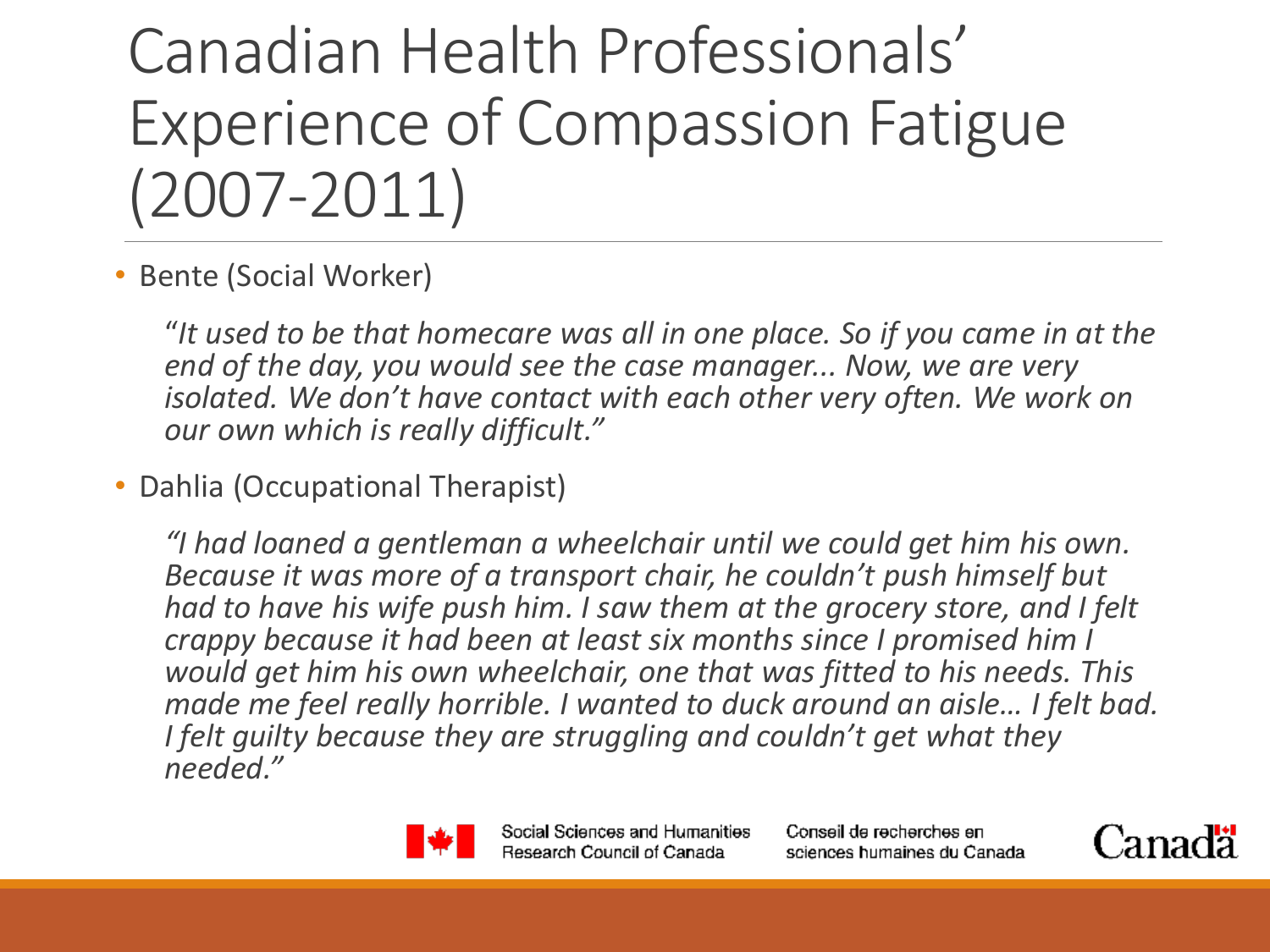#### Supporting Relationships Between Family & Staff in Traditional Continuing Care Facilities (2004-2009)

- Resources: Fall-out of (at that time) recent cuts to funding
	- Staff shortages
	- Limited time
	- Limited services to improve quality of life
- Staff rotations
- Process issues: Laundry
- Personal issues: Coping with Loss
- "Good staff" vs "Bad staff", "Good family" vs "Bad family": what our language codes

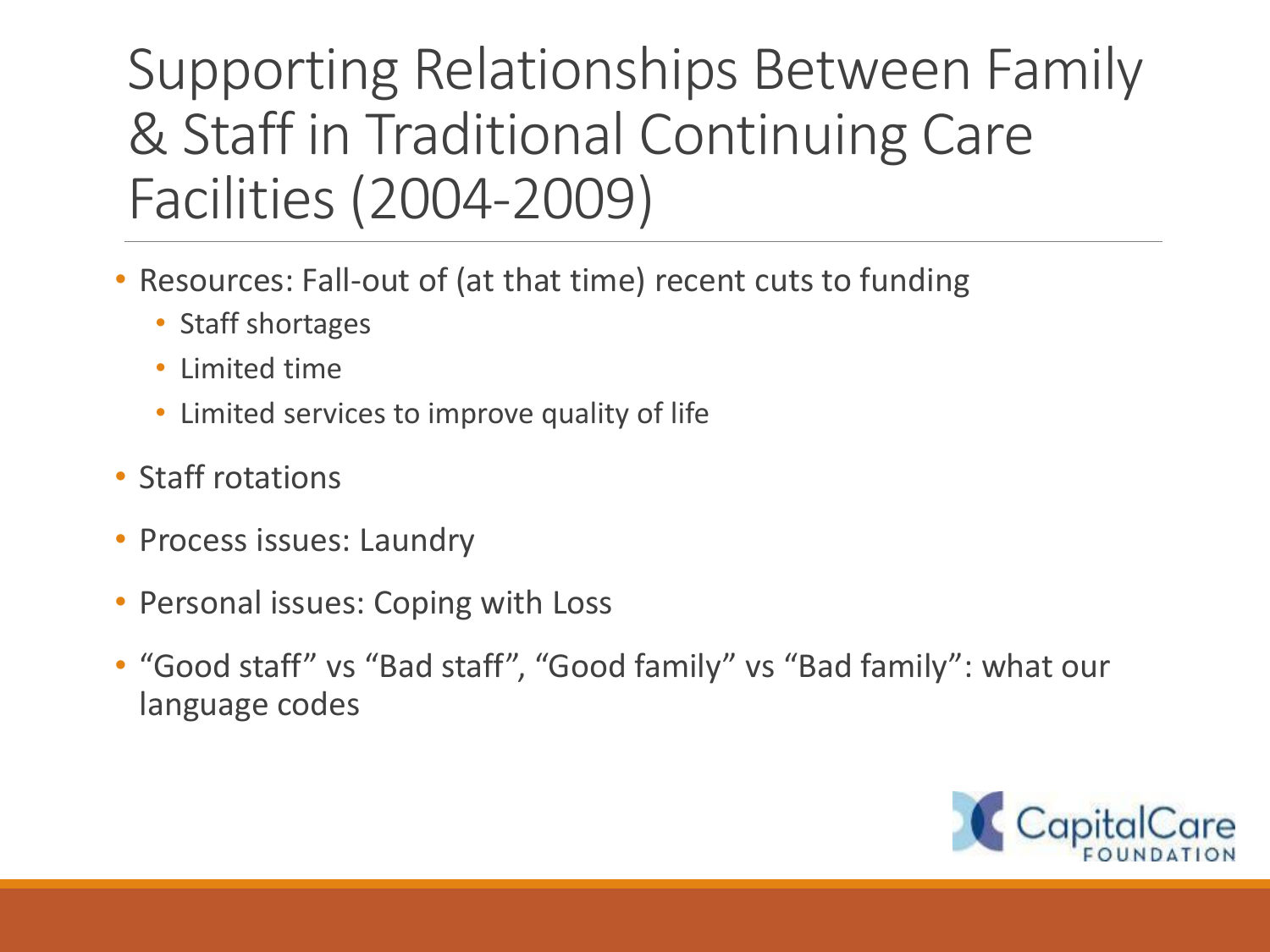#### Behaviours that Support Relationships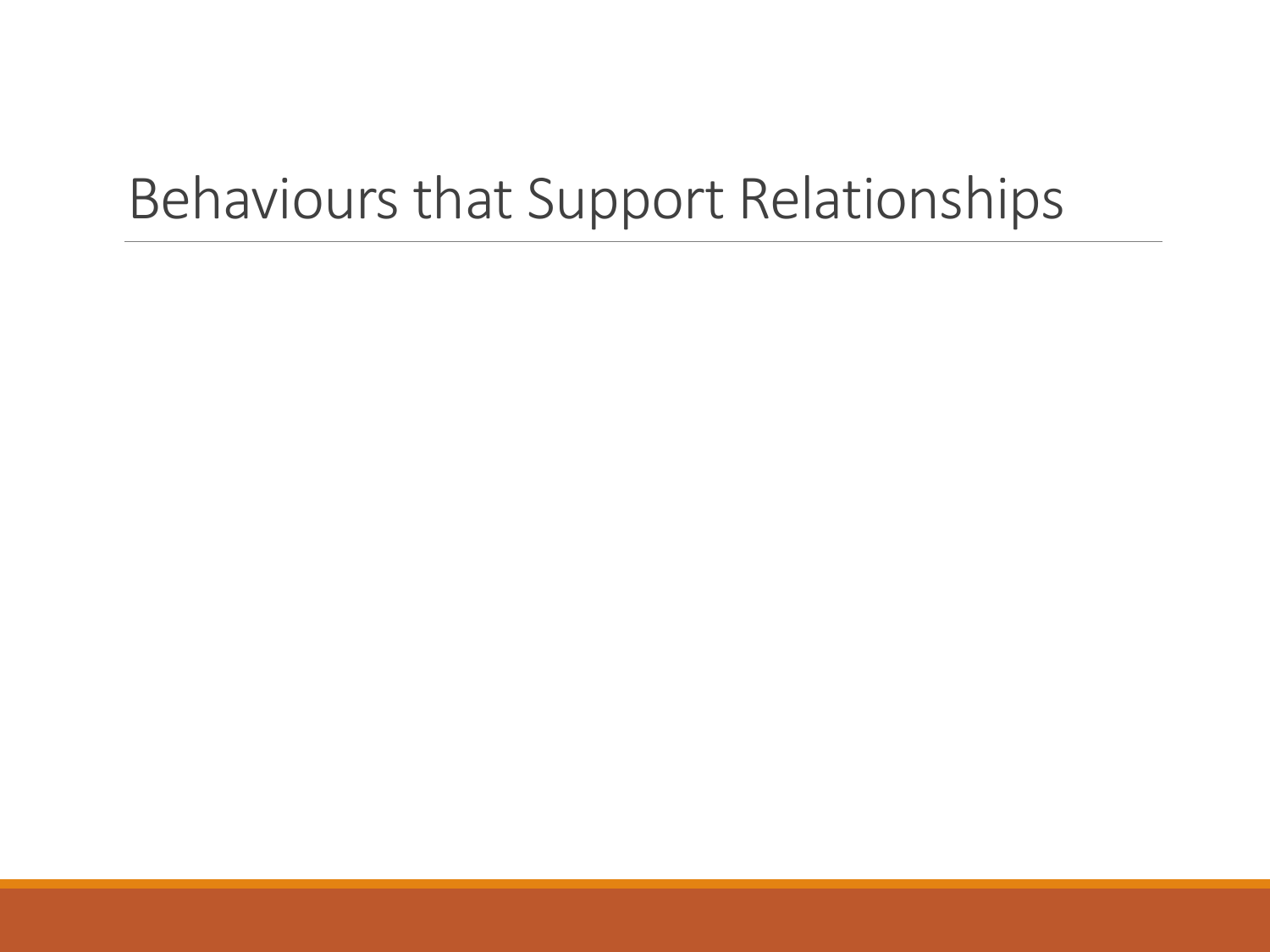| Demonstrated by families                                                                                    | Demonstrate by staff                                                                                                                  |
|-------------------------------------------------------------------------------------------------------------|---------------------------------------------------------------------------------------------------------------------------------------|
| <b>Understands the resident's illness and the</b>                                                           | Understands the resident's illness and is aware of                                                                                    |
| behaviours that accompany it.                                                                               | the resident as a person.                                                                                                             |
| Acknowledges staff by name.<br><b>Speaks respectfully.</b><br>Takes the initiative to engage in small talk. | Acknowledges family by name.<br>Speaks respectfully and communicates resident's<br>status to family.<br>Engages family in small talk. |
| Is consistent in frequency of visits and attitude.                                                          | <b>Consistently works with the same resident and uses</b><br>same care plan.                                                          |
| Attends and adapts to the changing needs of their                                                           | Attends and adapts to the changing needs of the                                                                                       |
| family member.                                                                                              | resident.                                                                                                                             |
| Brings extra "little things" for their family member.                                                       | Does the "little things" for the resident.                                                                                            |
| Replaces ruined belongings.                                                                                 | Shows respect for resident's belongings.                                                                                              |
| Understands when things go wrong at the facility &                                                          | Meets basic care requirements no matter what is                                                                                       |
| appreciates the care provided.                                                                              | happening at the facility.                                                                                                            |
| Has realistic expectations.                                                                                 | Orients family to realities of facility.                                                                                              |
| Agrees on care to be provided.                                                                              | Staff are well-trained as caregivers; know care plan.                                                                                 |
| <b>Cooperates with staff.</b>                                                                               | <b>Cooperate with family.</b>                                                                                                         |
| Tells the care manager about the good as well as the<br>bad.                                                | Is willing to listen to concerns.                                                                                                     |
| Is respectful of other residents.                                                                           | Responds and follows up.                                                                                                              |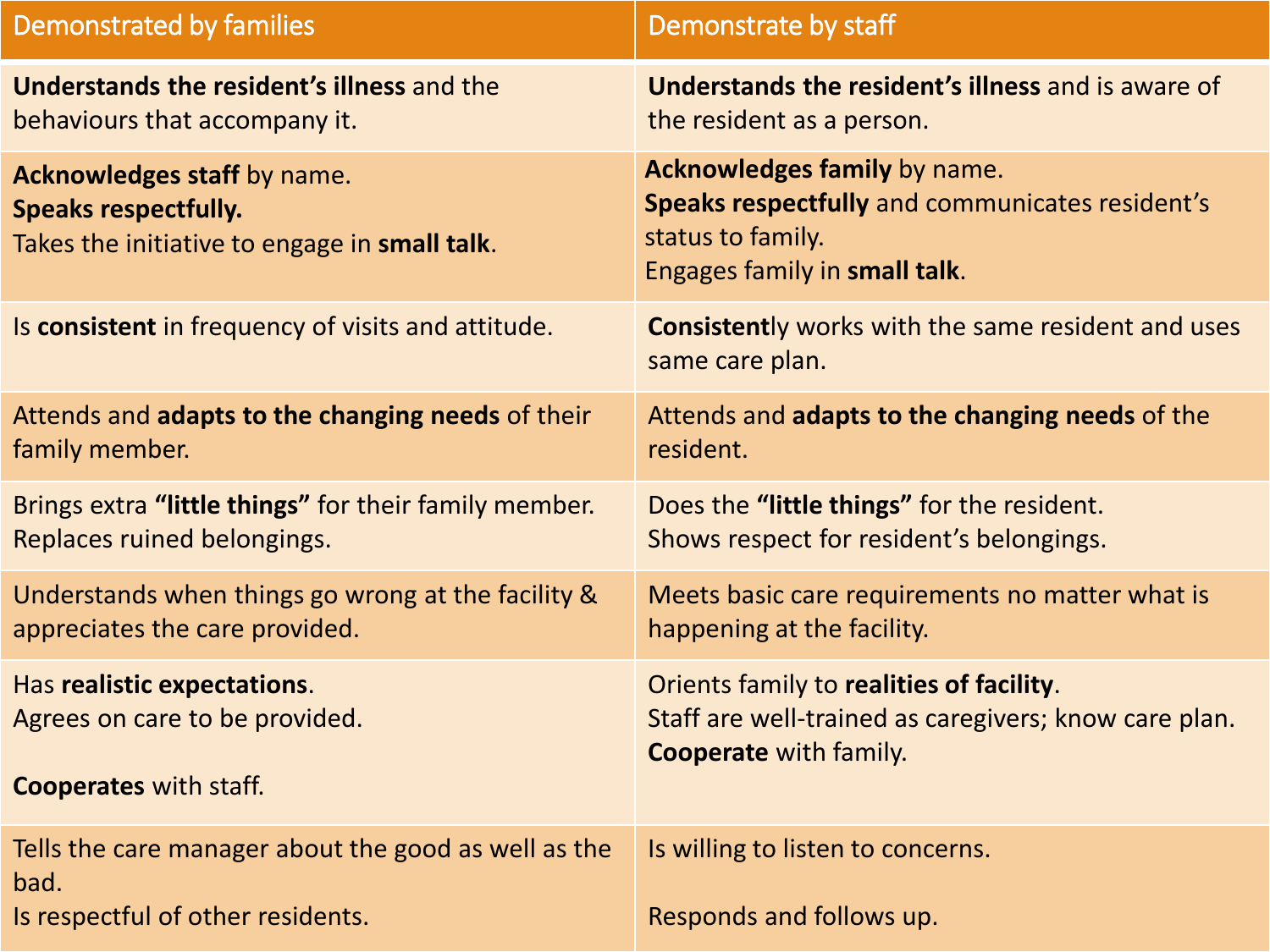#### Behaviours that Undermine Relationships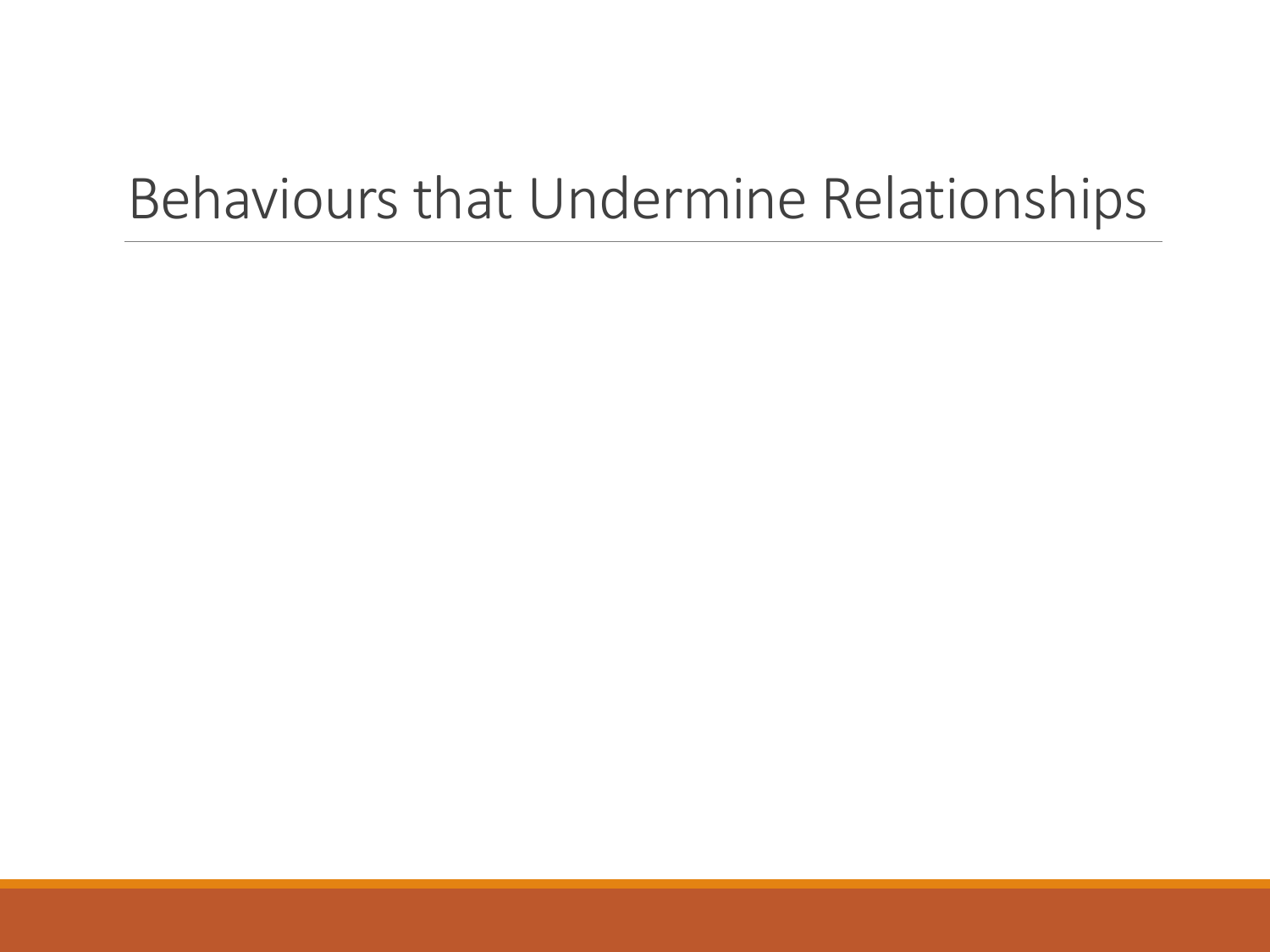| <b>Demonstrated by families</b>                                                                                      | <b>Demonstrated by staff</b>                                                                                                            |
|----------------------------------------------------------------------------------------------------------------------|-----------------------------------------------------------------------------------------------------------------------------------------|
| <b>Refuses</b> to work with staff to establish the best care<br>plan. Refuses to acknowledge the expertise of staff. | <b>Refuses</b> to give the family a role in the resident's<br>care, including considering care alternatives<br>suggested by the family. |
| Is verbally abusive to staff or residents.                                                                           | Responds "I don't know" to requests for information.                                                                                    |
| Complains about staff.                                                                                               | Treats all concerns as complaints.                                                                                                      |
| Constantly changes care routine.                                                                                     | Is inflexible in how care is provided.                                                                                                  |
| Ignores or <b>denies the needs</b> of family member.                                                                 | Disregards personal and medical needs of resident.<br>Does not pay attention to details.                                                |
| Has unrealistic expectations of staff and facility.<br>Demands more services than are feasible                       | Provides poor care. Does not recognize when less<br>care becomes negligence or abuse.                                                   |
| Brings extended family issues into the facility.                                                                     | Does not communicate what works with other staff.                                                                                       |
| Is judgmental of other families.                                                                                     | Is competitive with other staff.                                                                                                        |
| Shows prejudice, racism, or sexism.                                                                                  | Shows prejudice, racism, or sexism.                                                                                                     |
| Ignores the staff they do not know.                                                                                  | Shows favoritism among residents and families.                                                                                          |
| Interrupts the care of other residents to speak with<br>staff.                                                       | Runs and hides from family members.                                                                                                     |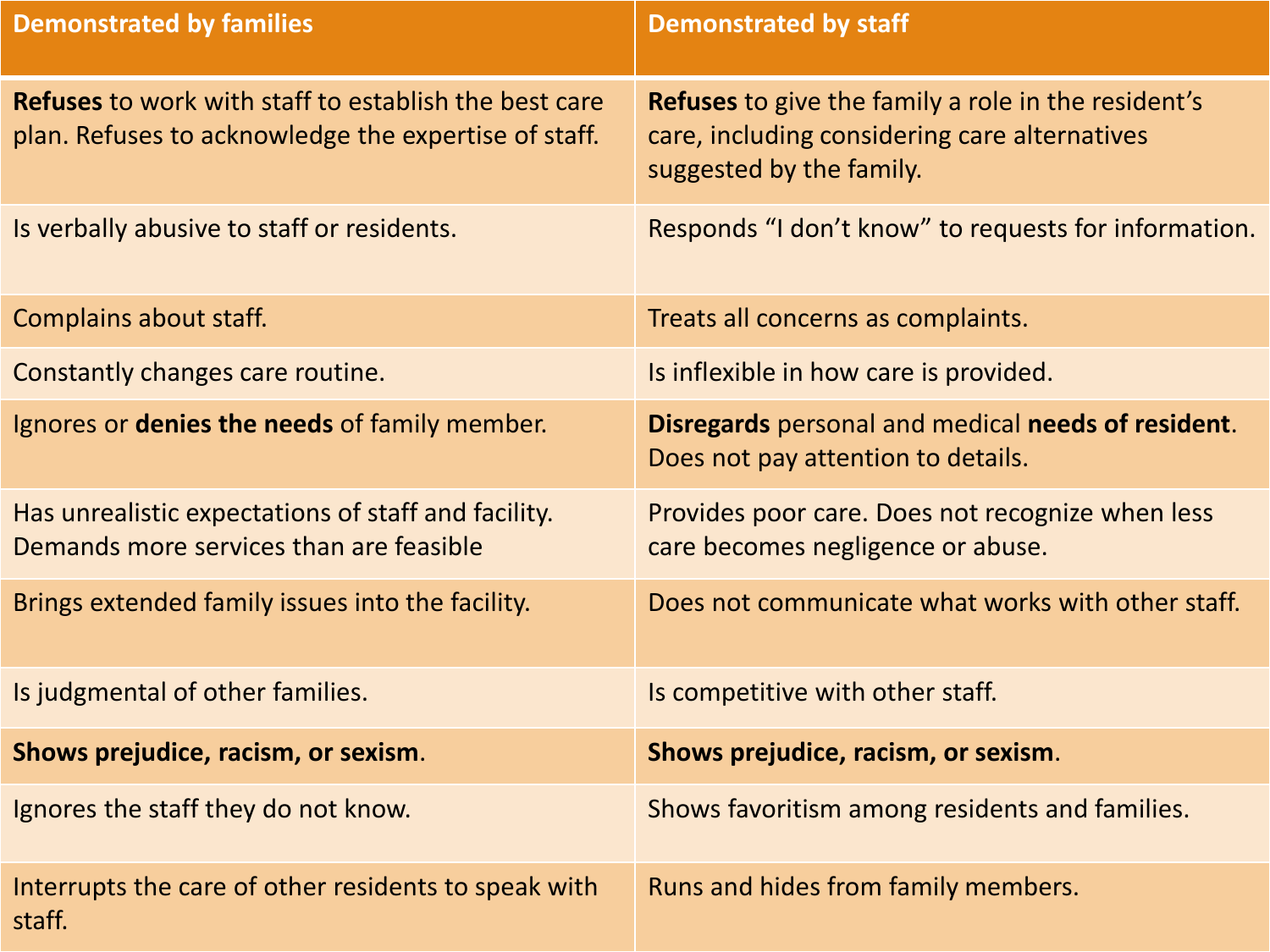# Family & Staff Perception of the Butterfly Care Home

• Purpose:

To understand how family and staff were experiencing the implementation of the Butterfly Care Model, identify observed changes in self, others, and residents, and identify any concerns.

- 17 family members interviewed
- 22 staff (HCAs, LPNs, RNs, RTs, Rec. Assistants, & Housekeeping staff)
- Participation was voluntary and confidential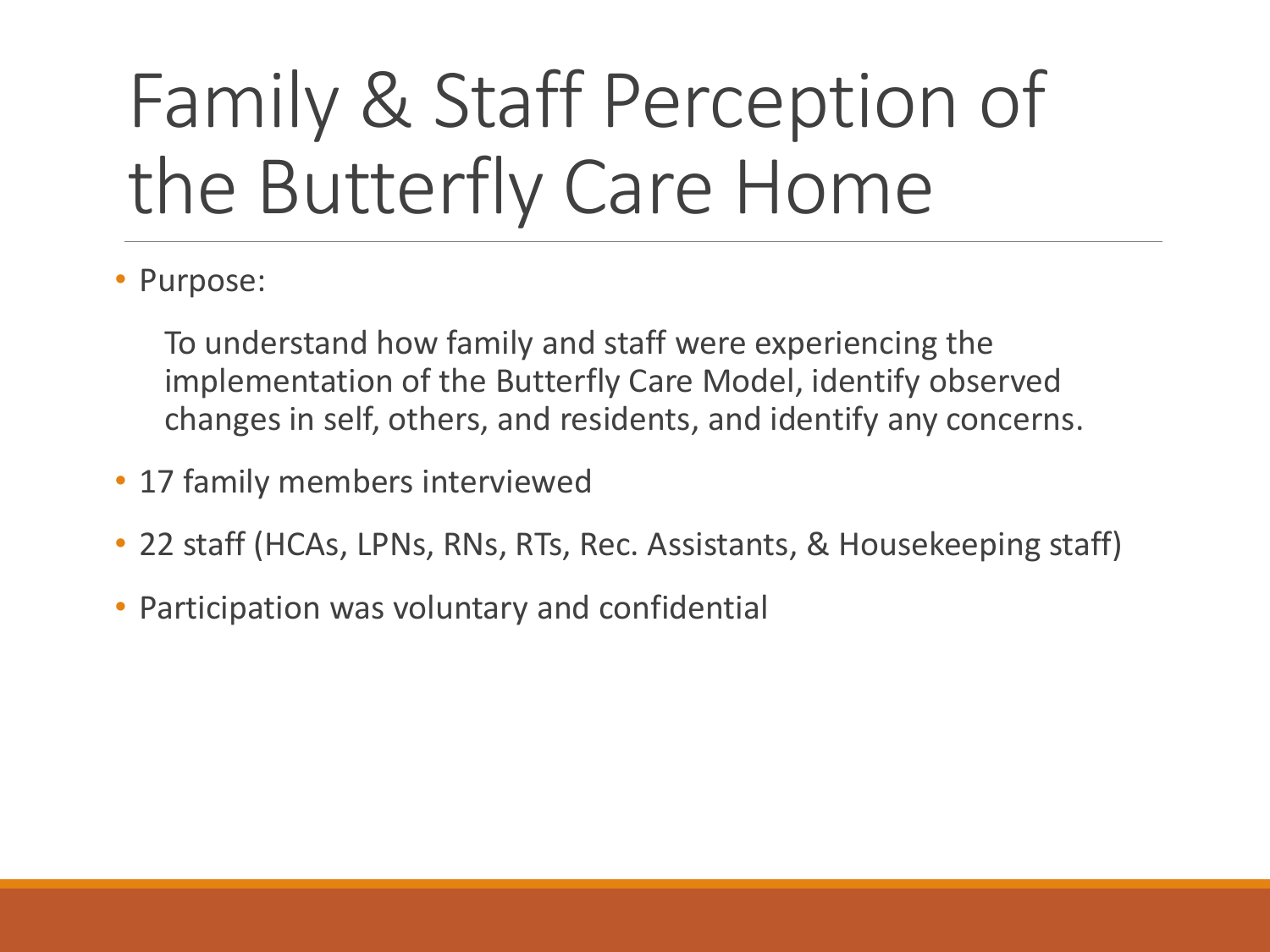# Prior Knowledge & Initial Reactions

- 15 family members were familiar with the BCM before implementation
- None of the staff knew about it
- 4 family members had reservations about it
- Staff had initial mixed reactions to it

*"My first reaction was…not really shock… but scared,* [I was] *thinking about more work. More demands from management. More demands from co-workers."* (staff)

• All family and staff felt that the model had brought about at least some positive changes to the facility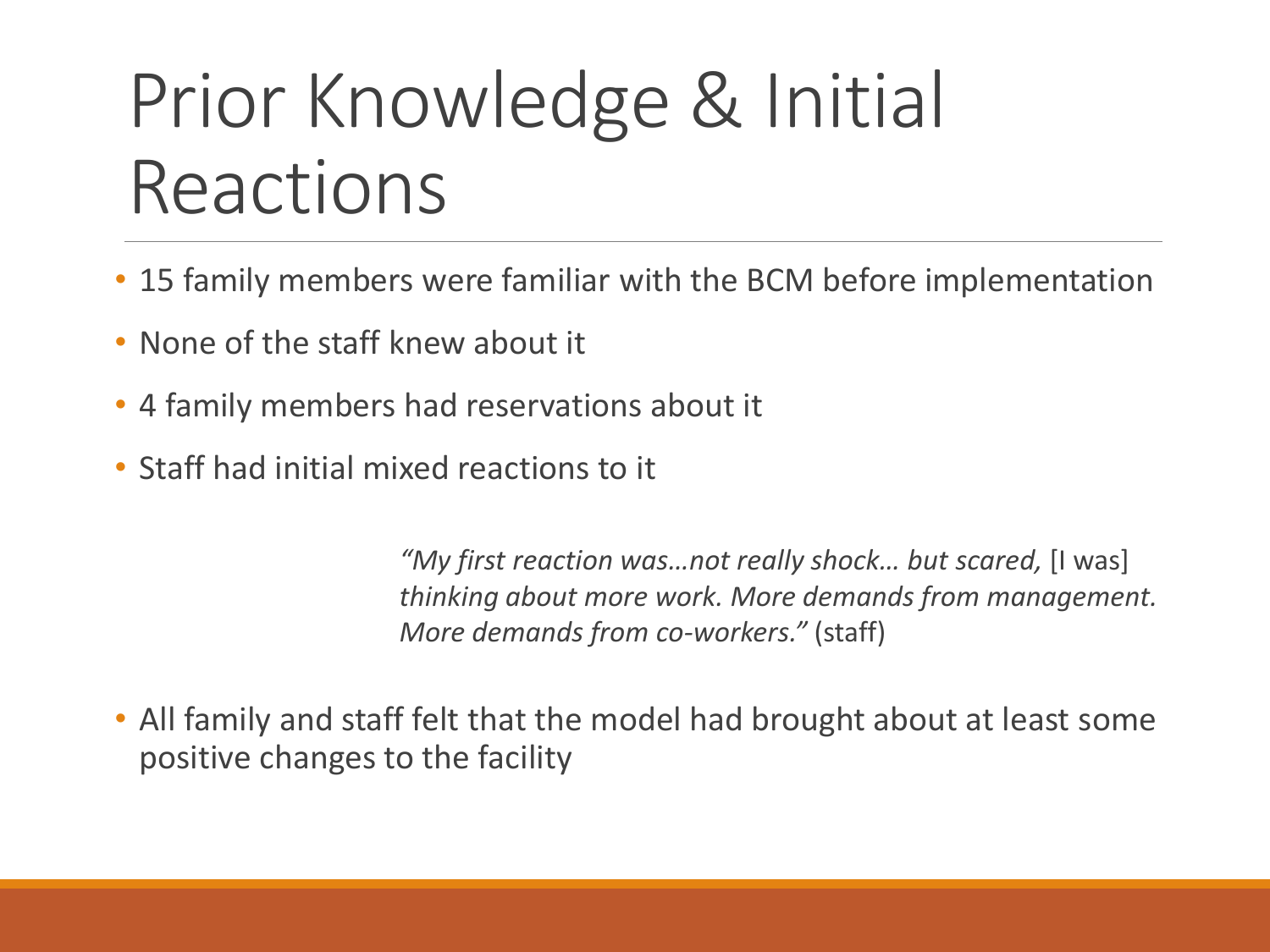# Perceived Changes

• The facility became less institutional

*"Before… it was like a hospital setting"* (HCA).

• Staff engaged more with residents and family

*"After it was started, I noticed the difference in the atmosphere. It seemed to be calmer. The nurses spent more time visiting with the residents, where before it was...they were still given really good care. But it wasn't hands-on. I feel it gave them permission to hug them and sit and read a book with them or sit and read a magazine, whereas before they had to do their tasks. It was more taskoriented... So I would say the difference would be, more one-on-one care after the Butterfly Model was implemented..."* (family)

#### • Care became more individualized

*"Their care is a lot more intentional with each person, as opposed to just a group"* (family).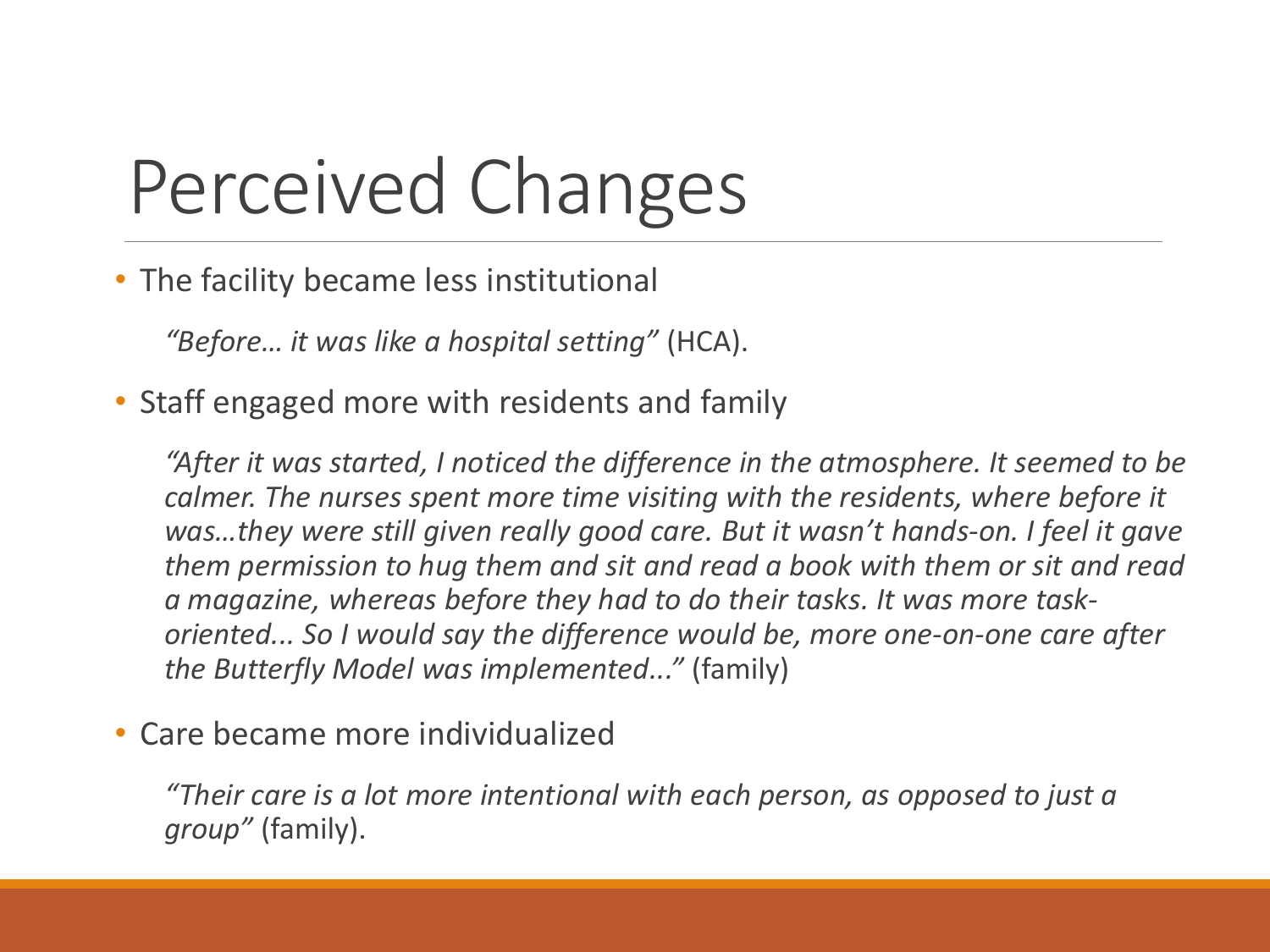# Perceived Changes in Clients

• 10/17 family members saw changes in their loved one, mainly in disposition

*"She's a little more settled there. Like I said, she talks less about moving home. And once she did mention that 'this is my home.' I was shocked. I think she likes it – she still complains but there are things that she likes."* (Family)

- The remainder of family saw changes in other residents
- All staff saw positive changes in residents

"*A lot of changes, for sure. Behavior wise, a lot less. Aggressiveness. Physical…it's still there in some, for sure. But in general, they are much brighter, more responsive. Easier to take care of. It [the model] has changed a lot*." (staff)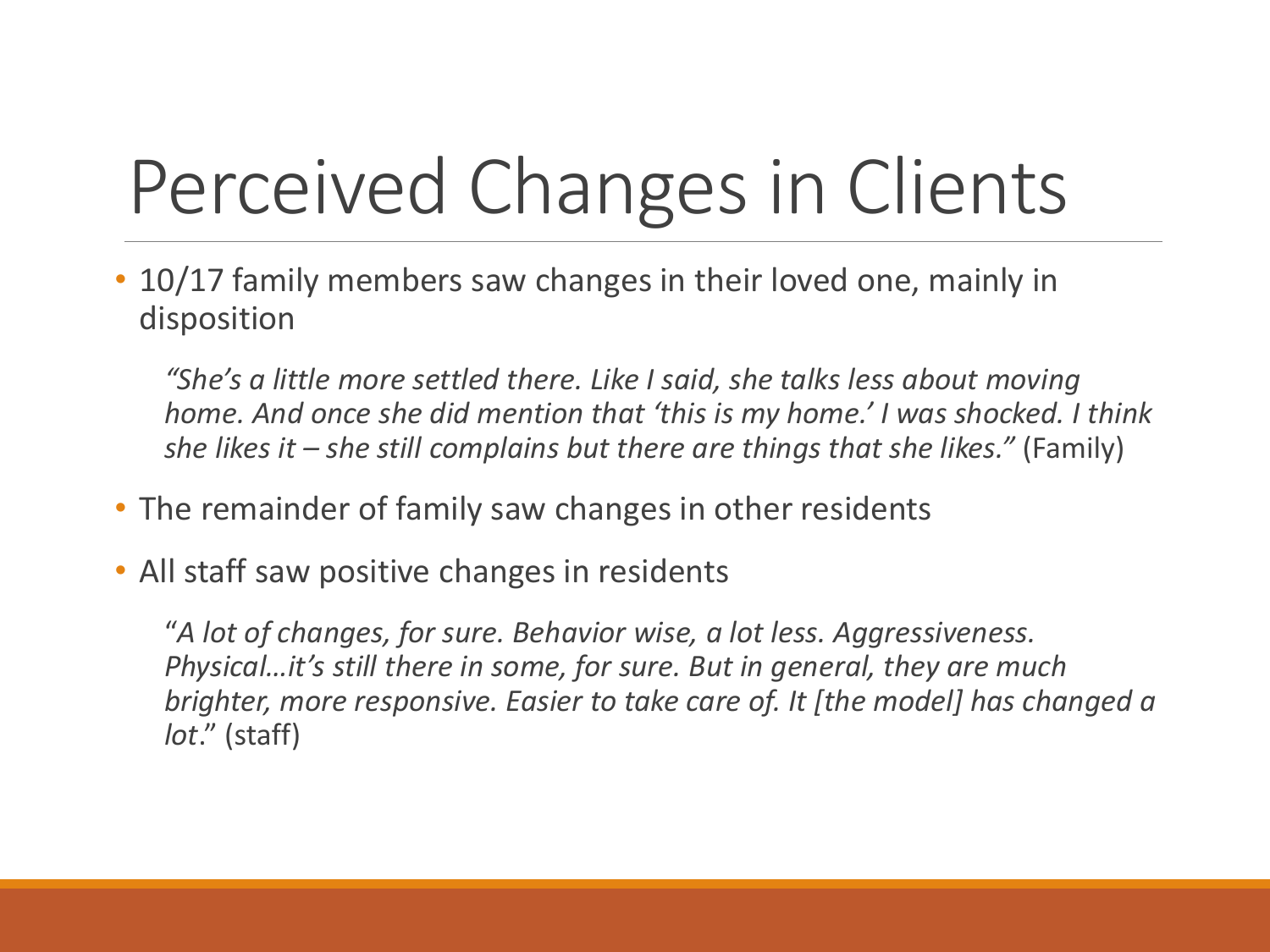# Perceived Changes in Staff

- Increased teamwork amongst staff, and a flattening of power
- Improved disposition

*"I get the impression that they now have more of a purpose than just keeping these people alive and caring for them on a daily basis."* (family)

• Improved staff-client relationships

*"Your approach with to the residents changes, because you learn how to be more patient with the residents."* (LPN)

*"The staff is more attuned to the residents. They might walk up to mom, and mom will say 'I love you.' They'll hug her, put their arm around her, grab her arm and say 'I love you too! So what's new with you today?' They're job is to be more in-tune with the residents, not to do the paperwork. Not to make sure that residents' hair is combed perfectly, or you know, they've got matching socks on or whatever."* (family)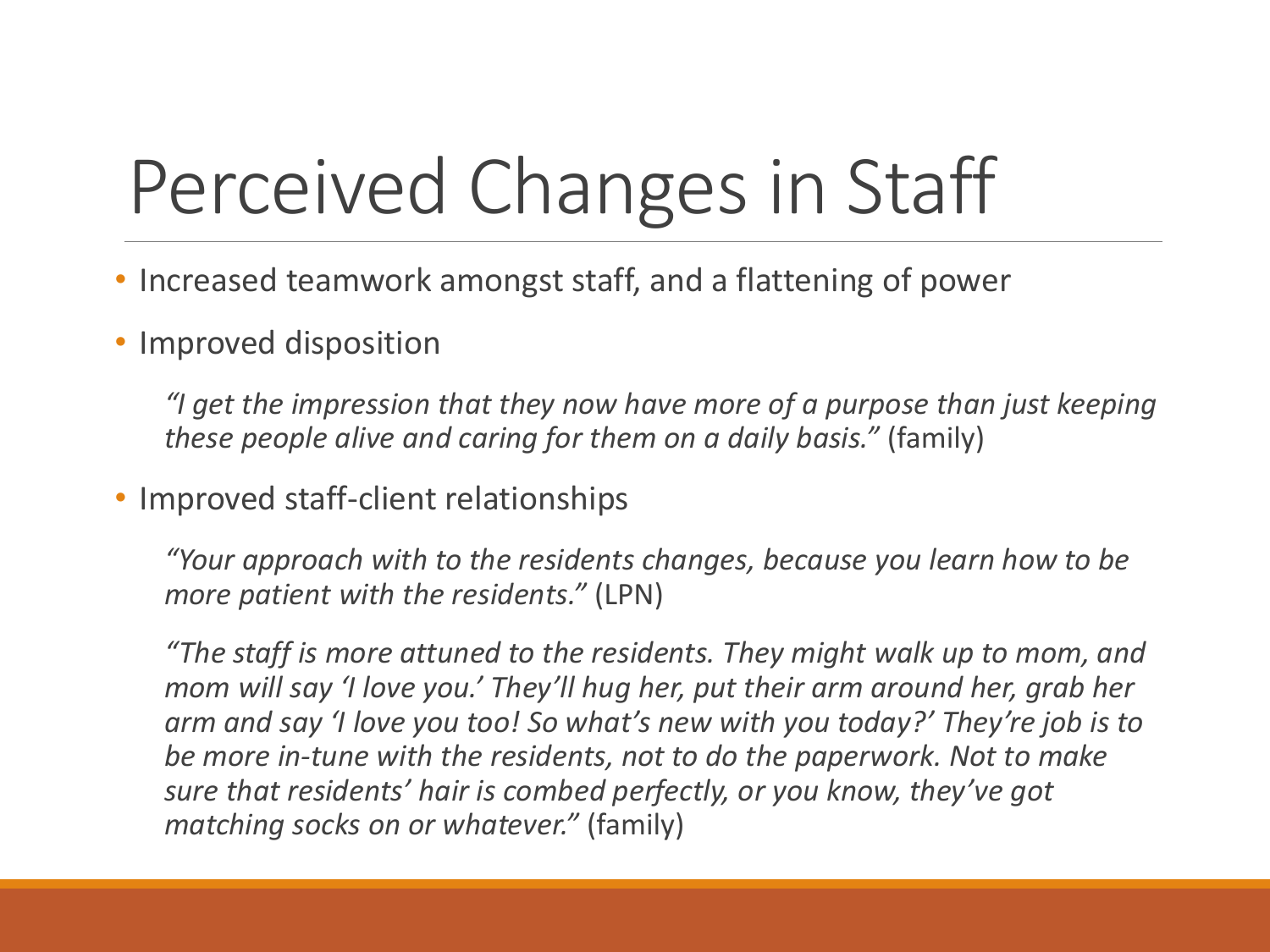## Perceived Changes in Staff cont.

• Improved family-staff relationships

*"The staff were happier, more pleasant, easier to deal with, more satisfied in what they were doing."* (family)

#### • Better communication

*"I felt when they talked to me and I felt like when I asked them questions they weren't annoyed that I was calling - which I really expected. They are busy – they are very busy people – but they were calm and told me exactly what was happening,"* (family)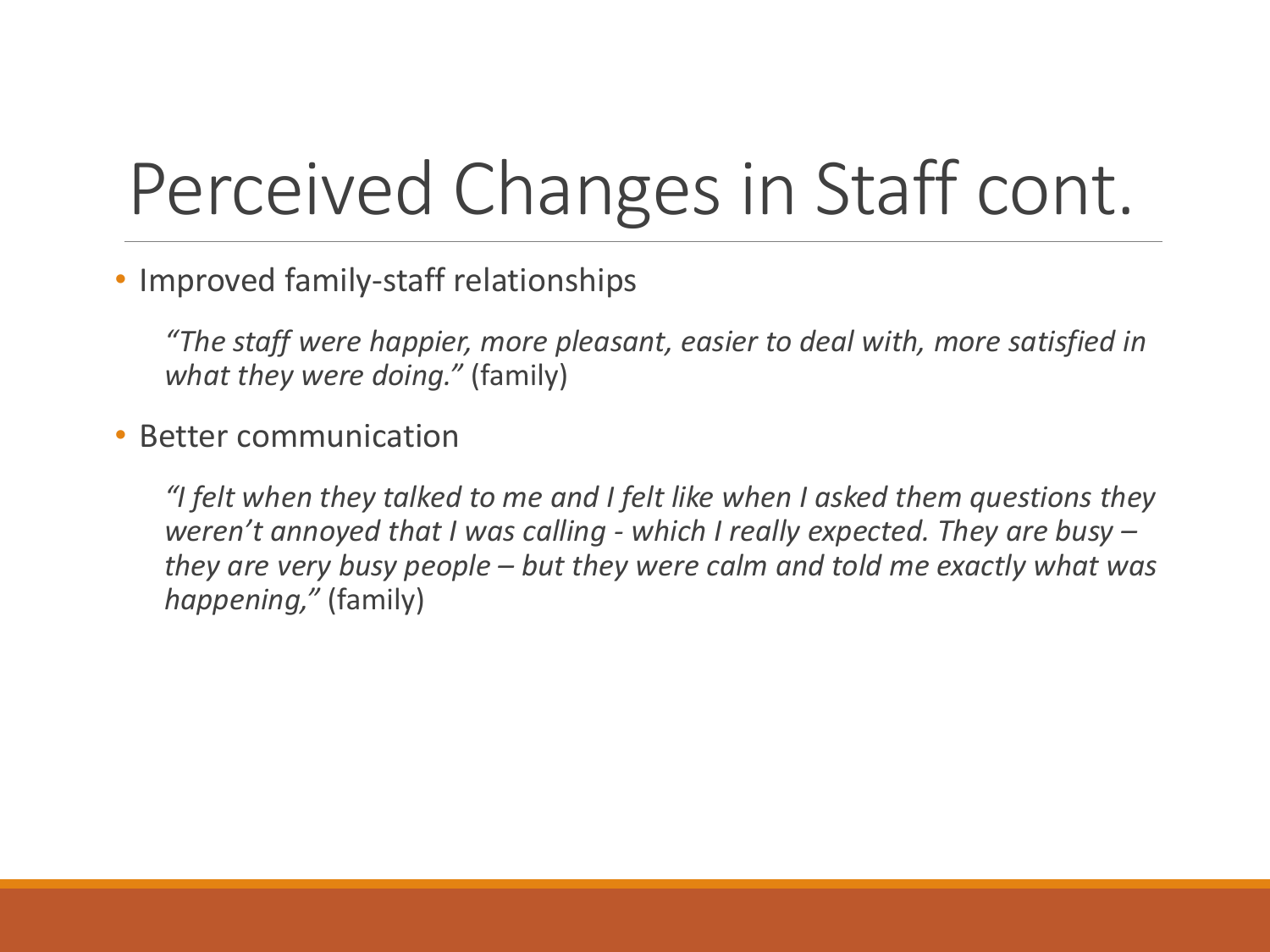# Perceived Changes in Family

#### • 8 staff saw significant changes in family

*"They're laughing. They're just happy. You're not seeing them depressed when they come. [Before] they looked depressed, just like the residents. [Now] they come in, they're laughing. They're smiling before they enter. Somebody's – they're smiling. Family members, they're smiling. Visitors, they're smiling. Leaving. When they see us eating with the residents, they say, 'Wow!'"* (HCA)

• 5 family members noticed a personal change, some felt guilty about no longer worrying

"I feel less stressed and more relaxed. Because when I'm not there or I leave I *really don't have anything to worry about. Everything is fine; everything has been taken care of…. Whereas before I felt … I knew that she was being cared for, but you are still kind of wonder how this is going. It was always in the back of your mind, but now it is not so much in the back of my mind. I don't have to worry..."* (family)

• Increased trust in the facility as a whole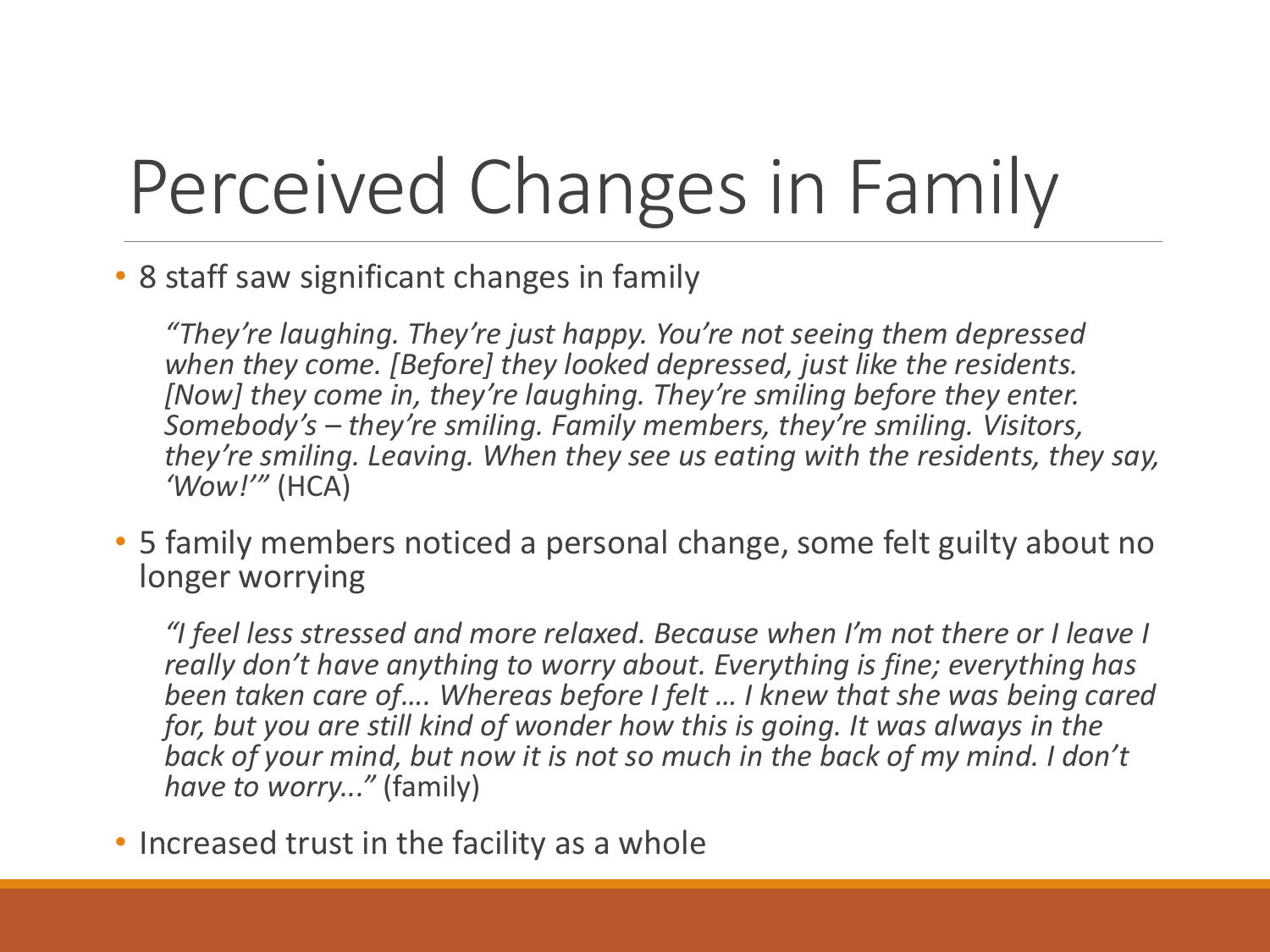# Challenges

• Becoming less task-oriented in a system built on tasks is hard

*"Sometimes [the tasks] are pulling us. …Not most of the time. Just some of the time. …But sometime the care is pulling us to – not to stop, but interact less with them. For my part, I'm trying hard to engage as much as I can with them, but sometimes that's my problem."* (HCA)

*"So basically, in my position, you're always thinking about standards and audits. And all those things. I don't really worry too much about it anymore."*  (nurse supervisor)

- For LPNs and HCAs, in particular, learning to let go of professional barriers is challenging
- Team-work become essential, as does coercing those not fully committed yet

*"We have to divide up our time just to make the program work."* (HCA)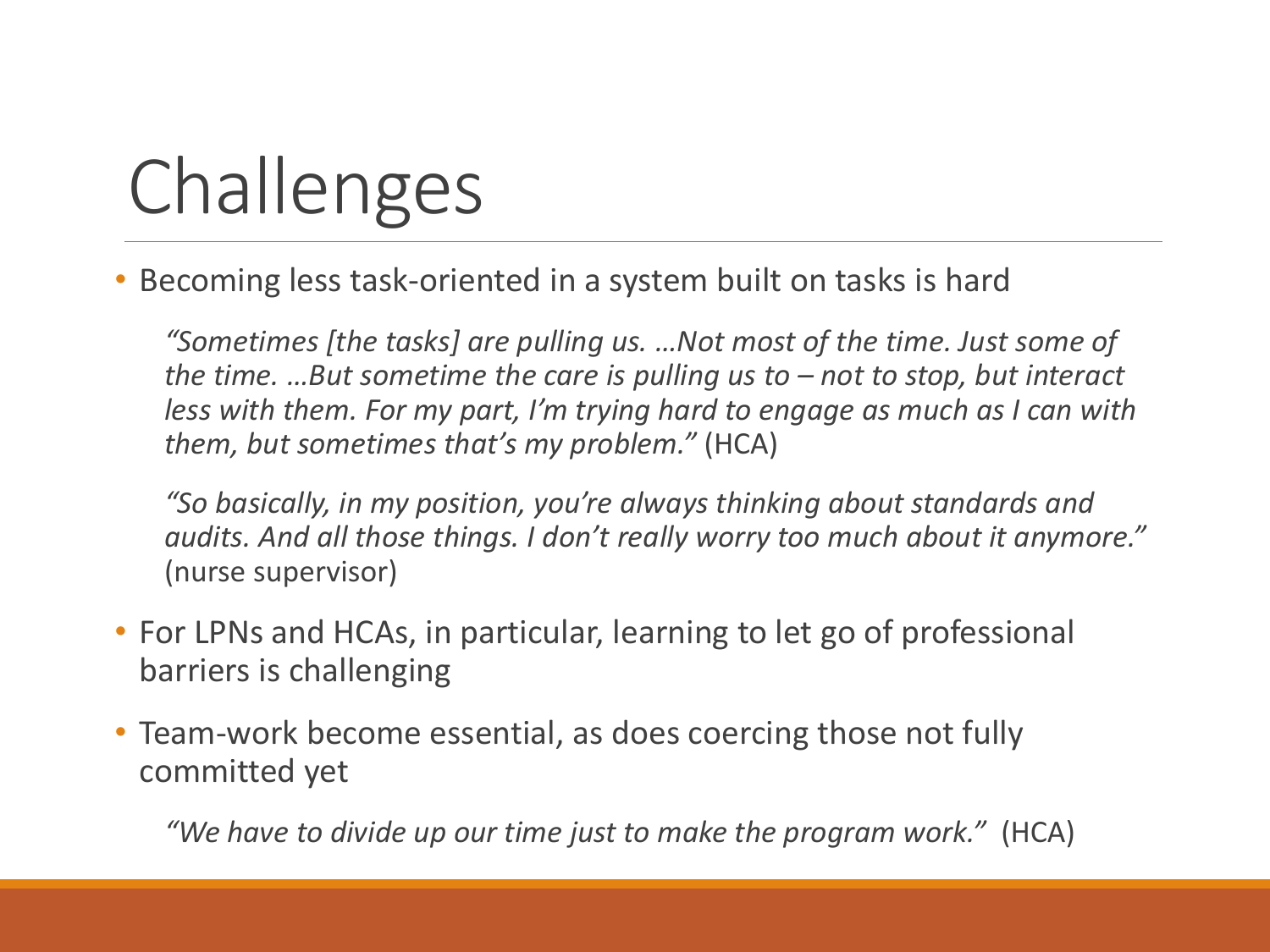## Unexpected Impacts

• Families see staff treating residents like family members

*"The relationship between the staff members and the residents is quite different. It feels much more like a family. It's not like they are just doing what they have to do. I get the feeling that they are doing it because they want to do it and that they care very much about what they are doing."* (family)

• 18/22 staff reported a change to their professional sense of self.

*"I realized while taking Butterfly, that it's not about only work. You have to do your best for them. Tell them how's the weather outside, because they don't go outside. Tell them what happened outside has big impact on them. It's like they're out, too, because they know what happened outside."* (housekeeping staff)

• Staff describe how it has changed how they interact with others outside of the facility – at other workplaces or with their families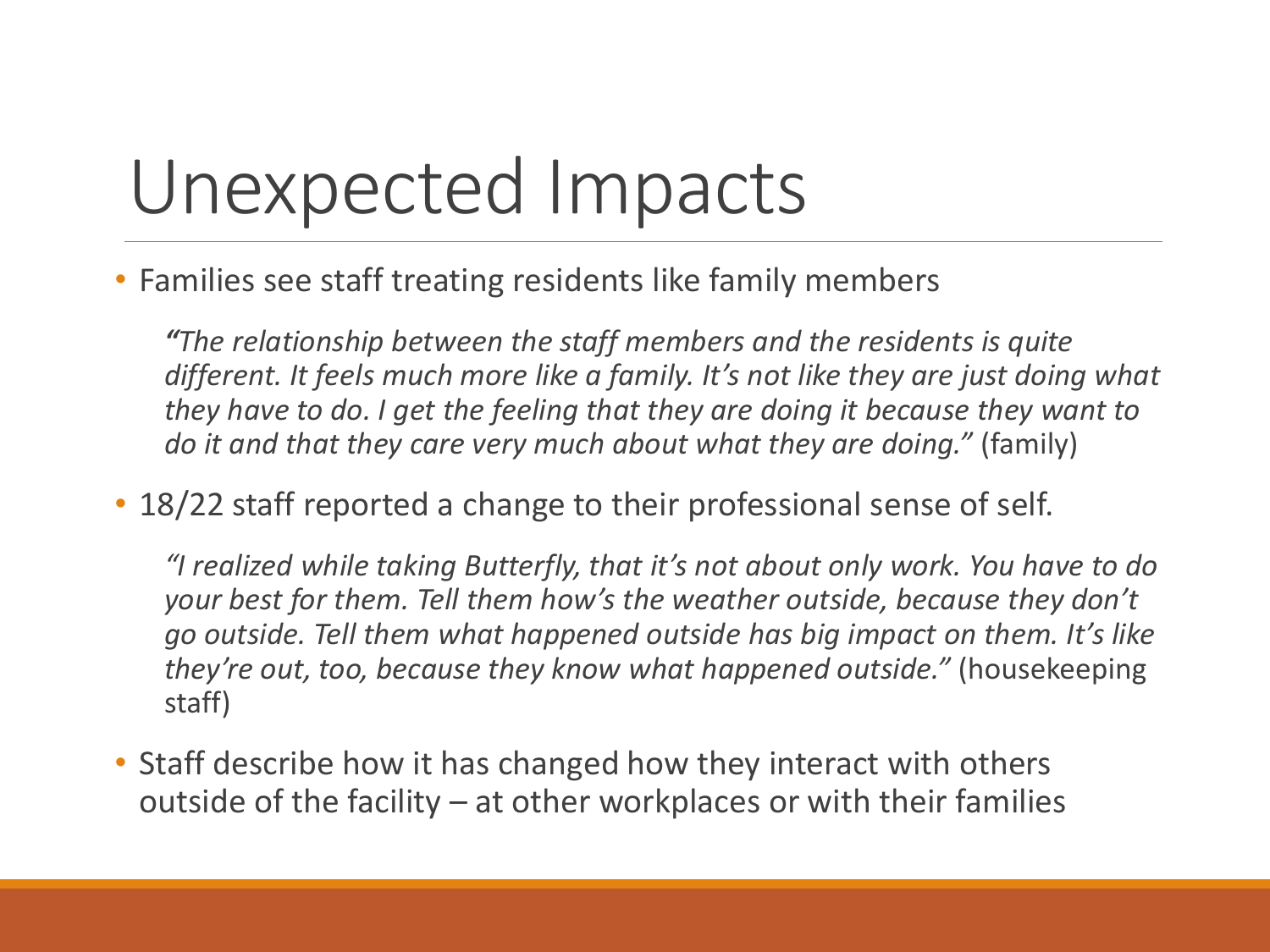### What can be learned from the Butterfly Care Model Study?

- Giving space for family-staff and staff-client relationships is essential in continuing care.
- We need to do this, even if it means that not all of the tasks will get done and some of our checklist remains incomplete
- The facility is still meeting required standards of care
- It has introduced a few large, but many more small things that are bringing about significant changes
	- For clients
	- For staff
	- For family members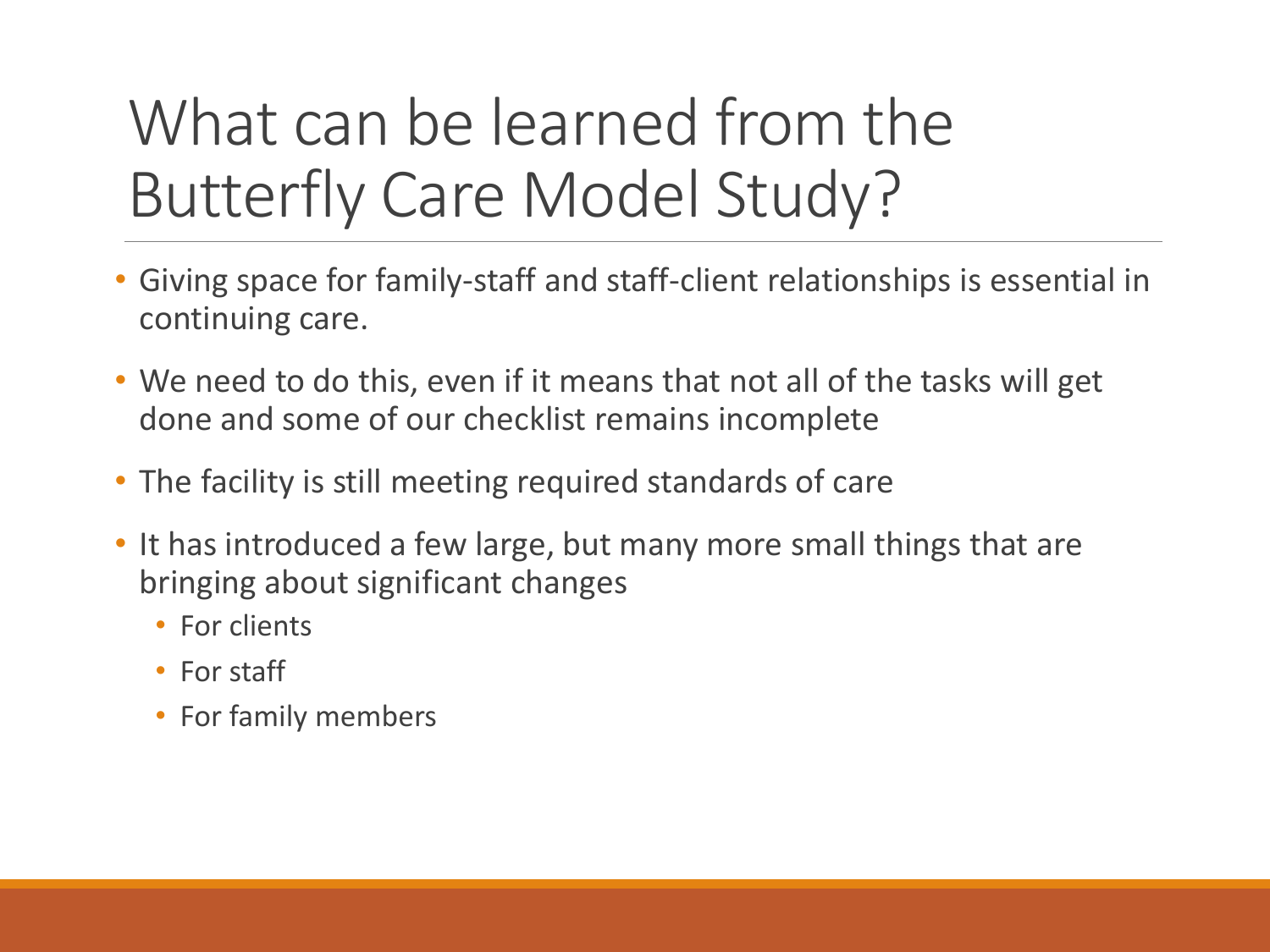# Then what?

- 95% of innovation is incremental
- Even providers that are unable (or willing) to engage in major changes can support and improve relationships
	- Starting with small changes
	- With the familiar and comfortable
	- Building on what works for you and your organization
- As a society, we need to balance control and tracking with support for meaningful human relationships

It is time to stop looking for a magic bullet and start making the changes that support family-staff-client relationships.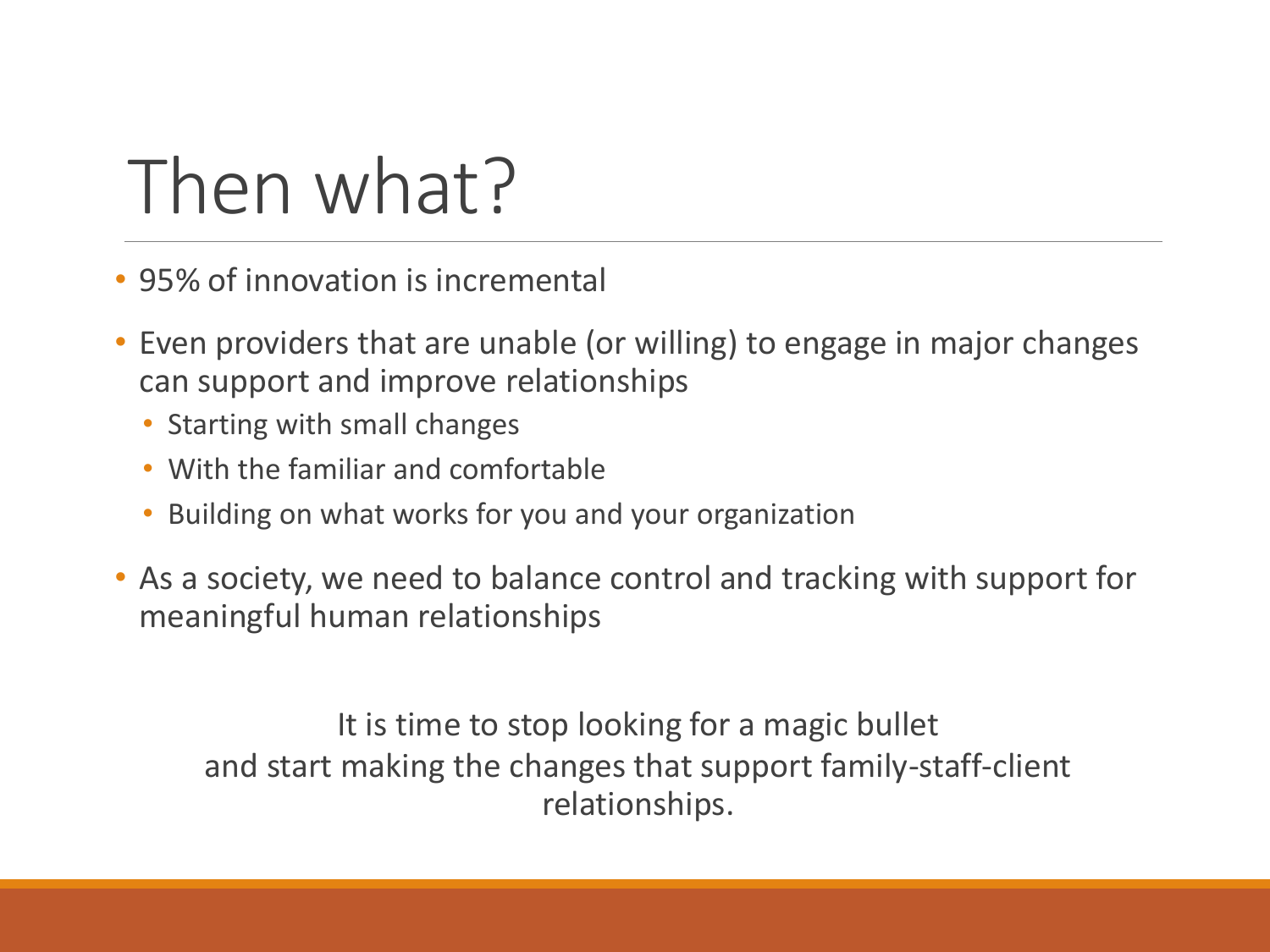# Research Projects Cited

Goble, E. (2016). Health Care Aides Attitudes about Life in Continuing Care. Funded by NorQuest College.

Austin, W., Carnevale, F., Garros, D., & Frank, A. (2010-13). Moral Distress among PICU teams. Funded by Canadian Institutes of Health Research.

Austin, W., Brett-MacLean, P., Garros, D., Goble, E., & Anderson, T. (2013- 15). Addressing the Moral Distress of PICU Team Through a Progressive, Participatory Action Research Dissemination Project. Funded Canadian Institutes of Health Research

Austin, W., Brintnell, S., Goble, E., Kagan, L., Kreitzer, L. & Leier, B. (2007-11). Canadian Health Professionals' Experience of Compassion Fatigue. Funded by Social Sciences and Humanities Research Council of Canada.

Austin, W., Balt, L., Mitchell, A., Thompson, A., Lantz, H., & Strang, V. (2004- 2007). Supporting Relationships Between Family & Staff in Continuing Care Settings. Funded by the CapitalCare Foundation.

Sainsbury, R., Chan, J., Goble, E., Sheard, D., Versaevel, C. (2015-16). Evaluation of the Butterfly Care Model Implementation at Lifestyle Options-Whitemud. Funded by NorQuest College – Research Advancement Fund.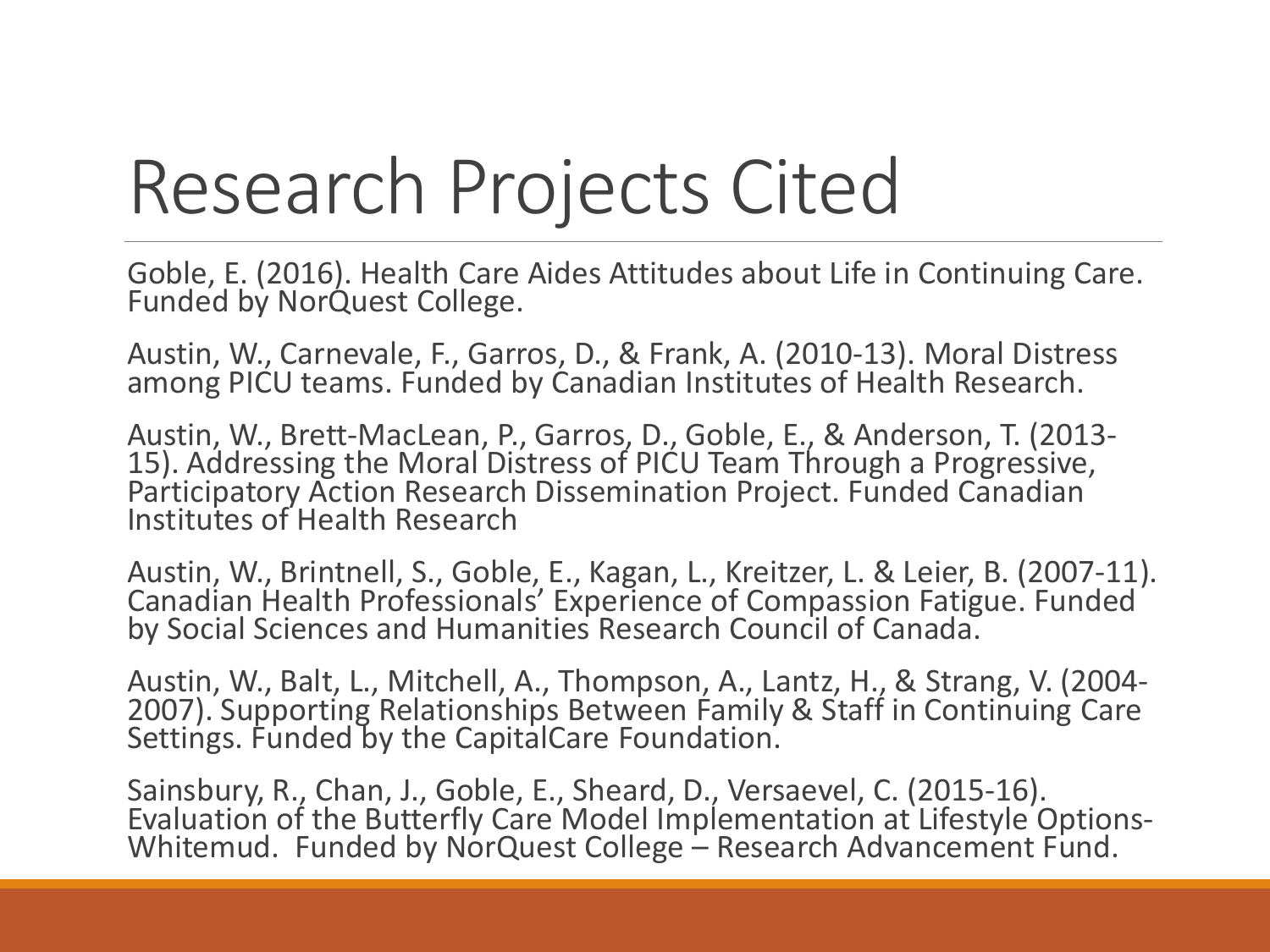# Related Publications

Austin, W., Brintnell, E.S., Goble, E., Larsen, D., Leier, B., Kagan, L, & Kreitzer, L. (2013). *Lying Down in the Ever Falling Snow: Canadian Health Professionals' Experience of Compassion Fatigue.* Wilfrid Laurier University Press.

Austin, W., Goble, E., Leier, B., & Byrne, P. (2009). Compassion Fatigue: The Experience of Nurses. *Ethics and Social Welfare, 3*(2), 195-214*.*

Austin, W., Kelecevic, J., Goble, E., & Mekechuk, J. (2009). An Overview of Moral Distress and the Pediatric Intensive Care Team. *Nursing Ethics, 16*(1), 57-68.

Austin, W., Strang, V., Goble, E., Mitchell, A., Thompson, E., Lantz, H., Balt, L., Lemermeyer, G., & Vass, K. (2009). Supporting relationships between family and the healthcare team in continuing care settings. *Journal of Family Nursing. 15*(3), 360-383.